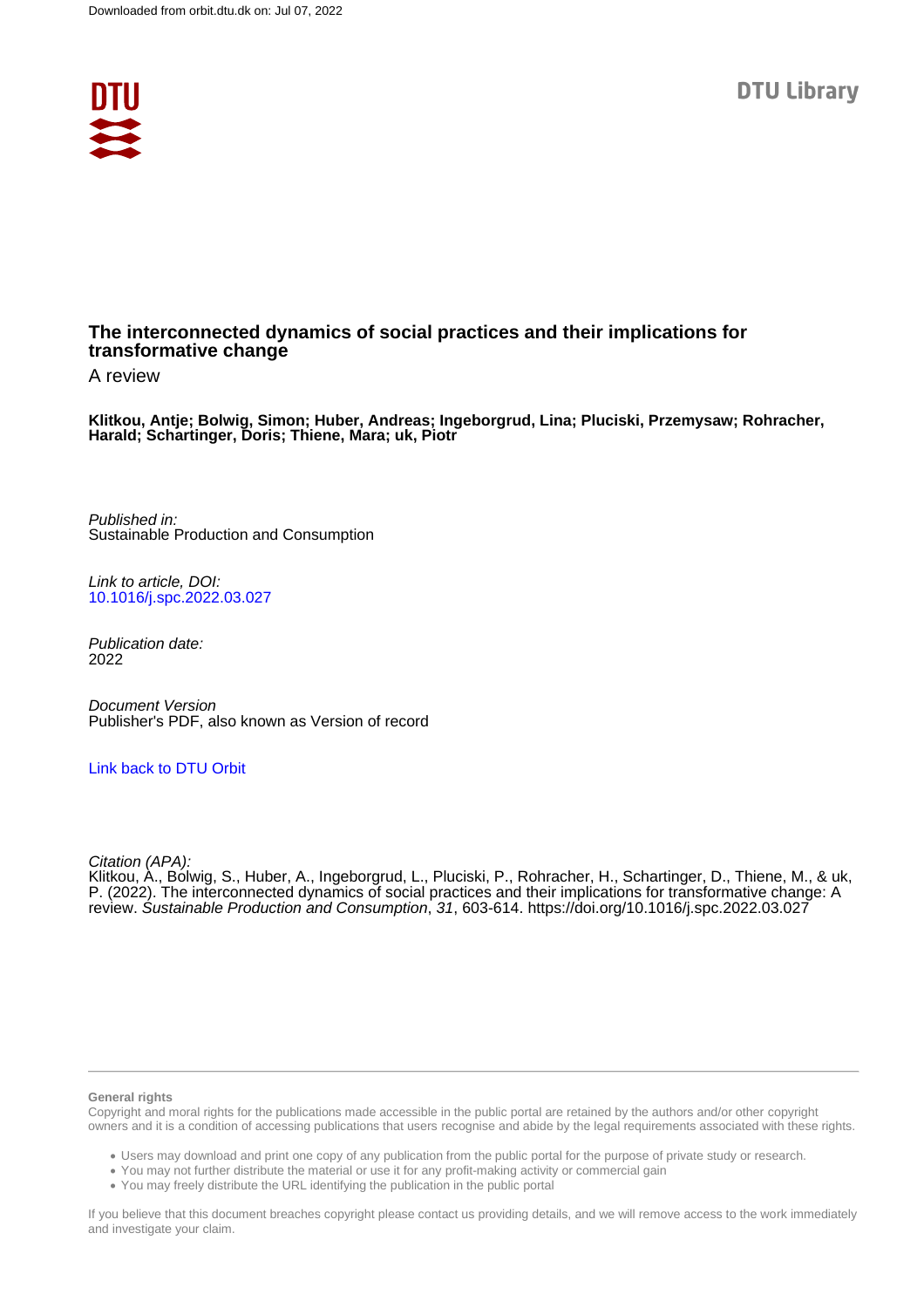

Contents lists available at ScienceDirect

## Sustainable Production and Consumption



journal homepage: <www.elsevier.com/locate/spc>

Review Article

# The interconnected dynamics of social practices and their implications for transformative change: A review

Antje Klitkou <sup>a,</sup>\*, Simon Bolwig <sup>b</sup>, Andreas Huber <sup>c</sup>, Lina Ingeborgrud <sup>a</sup>, Przemysław Pluciński <sup>d</sup>, Harald Rohracher <sup>e</sup>, Doris Schartinger <sup>f</sup>, Mara Thiene <sup>g</sup>, Piotr Żuk <sup>h</sup>

a Nordic Institute for Studies in Innovation Research and Education, Nordisk institutt for studier av innovasjon forskning og utdanning, PO Box 2815 Tøyen, 0608 Oslo, Norway

<sup>b</sup> UNEP DTU Partnership, Department of Technology, Management and Economics, Technical University of Denmark, Denmark

<sup>c</sup> EIFER Europäisches Institut für Energieforschung, Emmy-Noether-Str. 11, 76131 Karlsruhe, Germany

<sup>d</sup> Adam Mickiewicz University in Poznań, Social Sciences Department, Poland

<sup>e</sup> Linköping University, Department of Thematic Studies, 58183 Linköping, Sweden

<sup>f</sup> AIT Austrian Institute Of Technology, Giefinggasse 4, 1210 Wien, Austria

<sup>g</sup> University of Padova, Viale dell'Università, 16, 35020 Legnaro, PD, Italy

h The Centre for Civil Rights and Democracy Research, Wrocław, Poland

#### article info abstract

Article history: Received 9 December 2021 Received in revised form 21 February 2022 Accepted 22 March 2022 Available online 26 March 2022

Editor: Dr. Laura Piscicelli

Keywords: Social practice theory Sustainable transformation Interconnectedness of social practices

This review article analyses the interconnectedness of different fields of social practice. Our aim is to understand if and how the literature using social practice theory addresses these interrelations and how this is linked to questions of sustainability transformations. Based on our review, we suggest a framework that conceives everydaylife practices of working, dwelling, mobility, eating, and recreation as closely intertwined and not changing independently of each other. As our analysis demonstrates, such a framing also contributes to better understanding the dynamics of (un)sustainable transformative change. Greater sustainability cannot be achieved by technological fixes or changes in individual behaviour alone but requires comprehensive interventions that address the interactions between practices, as these often co-evolve and co-locate, and changes need to be aligned between different practice fields. This has high relevance for understanding the development of public policy interventions that aim to increase the sustainability of everyday life. Our review shows a significant value of social practice research on the interconnectedness of different practice fields, although certain areas still appear to be somewhat neglected, such as the interconnectedness of work-related practices with other practices of everyday life. It furthermore points to the potential contribution of studies of interconnected practices to the literature on sustainability transitions, a perspective otherwise neglected in transition studies focusing on organisational actors and institutional dimensions of socio-technical change.

© 2022 The Authors. Published by Elsevier Ltd on behalf of Institution of Chemical Engineers. This is an open access article under the CC BY-NC-ND license ([http://creativecommons.org/licenses/by-nc-nd/4.0/\)](http://creativecommons.org/licenses/by-nc-nd/4.0/).

#### **Contents**

| 3. |      |  |  |  |  |  |  |  |  |  |  |  |  |  |  |  |  |  |  |
|----|------|--|--|--|--|--|--|--|--|--|--|--|--|--|--|--|--|--|--|
|    |      |  |  |  |  |  |  |  |  |  |  |  |  |  |  |  |  |  |  |
|    |      |  |  |  |  |  |  |  |  |  |  |  |  |  |  |  |  |  |  |
|    | 4.2. |  |  |  |  |  |  |  |  |  |  |  |  |  |  |  |  |  |  |
|    |      |  |  |  |  |  |  |  |  |  |  |  |  |  |  |  |  |  |  |
|    | 4.4. |  |  |  |  |  |  |  |  |  |  |  |  |  |  |  |  |  |  |
|    | 4.5. |  |  |  |  |  |  |  |  |  |  |  |  |  |  |  |  |  |  |
|    | 4.6. |  |  |  |  |  |  |  |  |  |  |  |  |  |  |  |  |  |  |
|    | 4.7. |  |  |  |  |  |  |  |  |  |  |  |  |  |  |  |  |  |  |

E-mail address: [antje.klitkou@nifu.no](mailto:antje.klitkou@nifu.no) (A. Klitkou).

<https://doi.org/10.1016/j.spc.2022.03.027>

2352-5509/© 2022 The Authors. Published by Elsevier Ltd on behalf of Institution of Chemical Engineers. This is an open access article under the CC BY-NC-ND license ([http://](http://creativecommons.org/licenses/by-nc-nd/4.0/) [creativecommons.org/licenses/by-nc-nd/4.0/](http://creativecommons.org/licenses/by-nc-nd/4.0/)).

Corresponding author.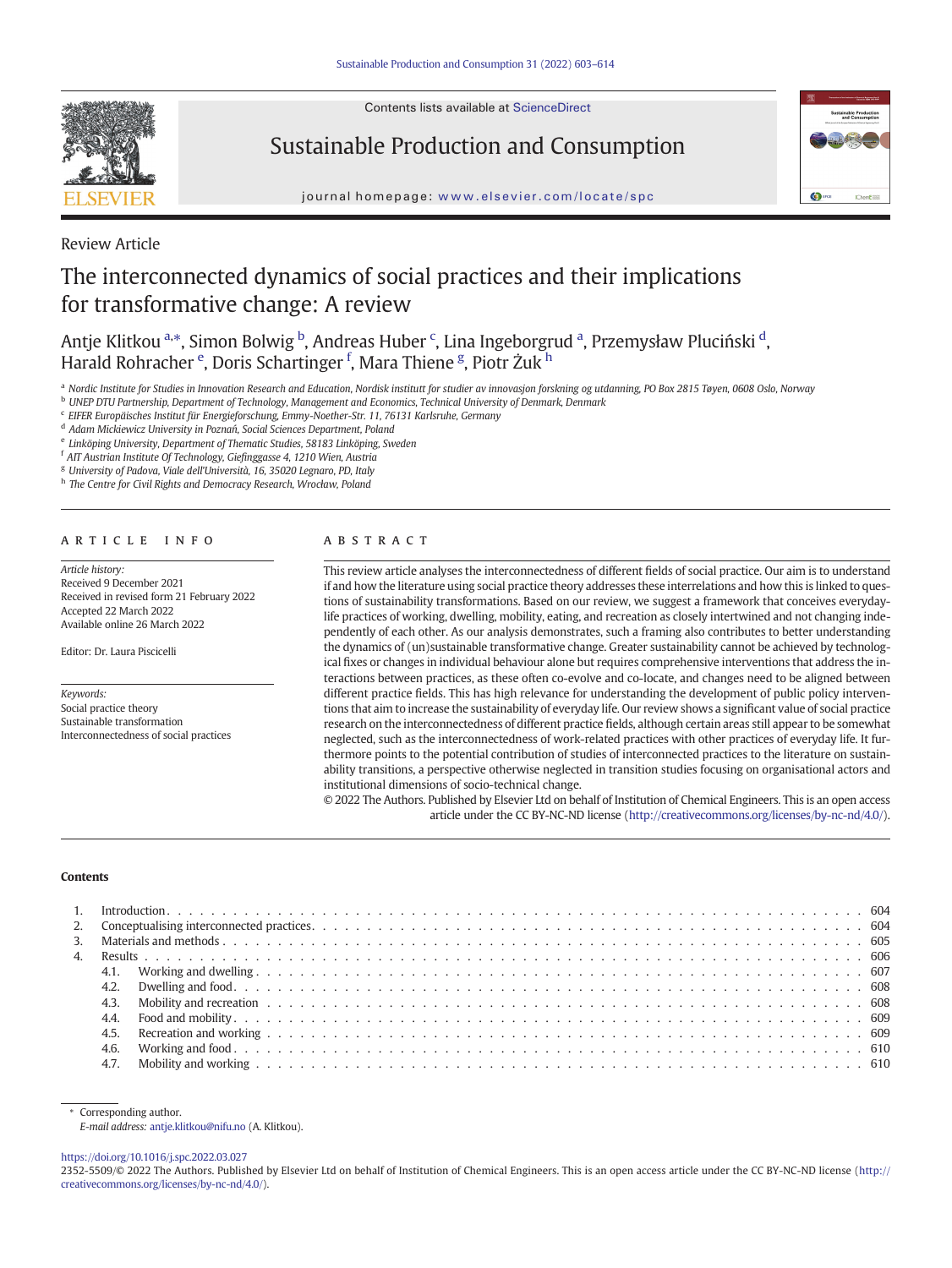#### 1. Introduction

Approaches and policy interventions related to climate change mitigation and sustainable transformative change have long emphasised the supply-side, but the demand-side and social practices have gained importance ([Creutzig et al., 2022](#page-11-0)). Existing approaches to policy interventions promoting sustainability in everyday life are often dominated by either giving "price signals" to influence demand or by influencing "individual environmental consciousness" [\(Foden et al., 2019](#page-11-0)). A different approach takes social practices as a central unit of analysis, which [Shove et al. \(2012\)](#page-12-0) have conceived as configurations of meanings, skills, and material objects. The academic work on practices has roots in several fields and traditions. For example, in the 1990s and early 2000s, practice-based approaches were used to study how workers learn in "communities of practice" (e.g., [Lave and Wenger, 1991;](#page-12-0) [Brown and](#page-11-0) [Duguid, 1991](#page-11-0); [Cook and Yanow, 1993;](#page-11-0) [Orr, 1996;](#page-12-0) [Gherardi, 2000](#page-11-0)). However, in this paper, we are interested in the implications of social practices for sustainable transformations.

Literature drawing on social practice theory (SPT) has significantly gained importance for understanding resource and carbon-intensive patterns of everyday life.<sup>1</sup> However, much less has been said about how a social practice perspective can contribute to analysing transformative change processes needed to meet societal challenges such as climate change ([Geels et al., 2015;](#page-11-0) [Schot and Steinmueller, 2018\)](#page-12-0). A key point in this respect is the interconnectedness of different fields of practices which makes it difficult to change them in isolation. This paper takes stock of the emerging body of literature on this issue. It analyses how practices from different spheres of everyday life are linked and how these interconnections of practices hinder or enable pathways of transformative change. We review how this literature reflects the transformative potential but also highlight possible points of competition between different bundles of social practices related to sustainability.

Most SPT studies zoom in on the configurations of single social practices, while the purpose of our paper is to zoom out [\(Nicolini, 2009](#page-12-0)) to analyse the interconnections between social practices from different fields. Social practice theory understands social life as a web of temporarily and spatially interconnected activities which hang together to form practice "bundles", "complexes", "arrangements", or "nexuses" ([Schatzki, 2015](#page-12-0); [Shove et al., 2012;](#page-12-0) [Hui et al., 2017\)](#page-11-0). If we research how certain practices gain or lose importance, we must analyse not only how changing practice configurations may become more or less successful in attracting carriers but also how these practices are associated with other practices [\(Hui et al., 2017](#page-11-0)). How these conjunctions are formed typically depends on how the underlying practices are organised and relate to each other in space and time [\(Southerton,](#page-12-0) [2006\)](#page-12-0). Everyday life unfolds in space and time. Social practices have certain time structures and sequences of events, which are more collective, such as fixed working times, weekends, mealtimes, or the news programmes on television. However, these collective time structures have become more flexible.

Therefore, we have scrutinised the literature about the interconnectedness and spatio-temporal organization of five important fields of social practices: working, dwelling, mobility, eating and recreation practices. We ask how an SPT perspective can help in achieving sustainable transformations. Our two research questions are as follows:

- Which interconnections of different fields of social practices have been analysed in the research literature and which role do spatial and temporal dimensions play in structuring this interconnectedness?
- How does the interaction between different social practices influence transformational change, by either strengthening or weakening a sustainable transformation?

In the following Section 2, we first discuss how social practices and their interconnections have been conceptualised by different authors and develop a terminology suitable for our purpose. We then describe our approach for reviewing existing literature on the interconnectedness of practices in [Section 3.](#page-3-0) In [Section 4](#page-4-0), the results section, we summarise the main insights gained from our review of interconnections of particular practice fields with high relevance for sustainable transformation. Finally, in [Section 5](#page-10-0), we discuss how our findings can inform policies for transformative sustainable change, and in [Section 6,](#page-10-0) we draw conclusions.

#### 2. Conceptualising interconnected practices

While early theoretical work on practices goes back to the 1990s and early 2000s [\(Reckwitz, 2002;](#page-12-0) [Schatzki, 2002](#page-12-0); [Schatzki et al., 2001\)](#page-12-0), empirical analyses have intensified substantially over the past decade. SPT has gained importance in understanding (un)sustainable consumption and possibilities of intervening in environmentally harmful practices ([Røpke, 2009;](#page-12-0) [Shove and Walker, 2010](#page-12-0); [Strengers and Maller, 2015\)](#page-12-0). It has also proven useful in providing pragmatic recommendations for policymakers, local actors, and economic stakeholders ([Sahakian and](#page-12-0) [Wilhite, 2014](#page-12-0)). SPT suggests shifting the focus of inquiry in social sciences from the mental-cognitive structures of individuals to people's everyday doings and sayings. Social practices have been defined as recognisable blocks or patterns of activity that practitioners enact, thereby reproducing, perpetuating and transforming the practices they carry ([Schatzki, 2002;](#page-12-0) [Shove and Walker, 2014\)](#page-12-0).

Meanings refers to shared understandings and teleoaffective structures, that is: what guides a practice. Skills are forms of routinised, embodied know-how such as the coordinated movements involved in biking or internet research competences for online shopping. Finally, the material dimension highlights the importance of the physical surroundings, material objects and infrastructures, which can significantly shape the dynamics of practices and their ability to "recruit" individuals as carriers of these practices.

Social life is made of social practices, and most people carry out a large number of practices in their everyday lives ([Warde, 2005](#page-12-0)). These practices do not operate in isolation but are connected ([Schatzki,](#page-12-0) [2009\)](#page-12-0). Many terms have been used to describe this interconnectedness of social practices, including complexes and bundles [\(Shove et al.,](#page-12-0) [2012\)](#page-12-0), systems ([Watson, 2012](#page-12-0)), networks ([Higginson et al., 2015\)](#page-11-0), and nexus ([Hui et al., 2017\)](#page-11-0), summarised by [Castelo et al. \(2021\).](#page-11-0) Our

 $1$  While we are fully aware that there are diverse families of practice approaches, for reasons of simplicity we will use in the following the singular form of social practice theory.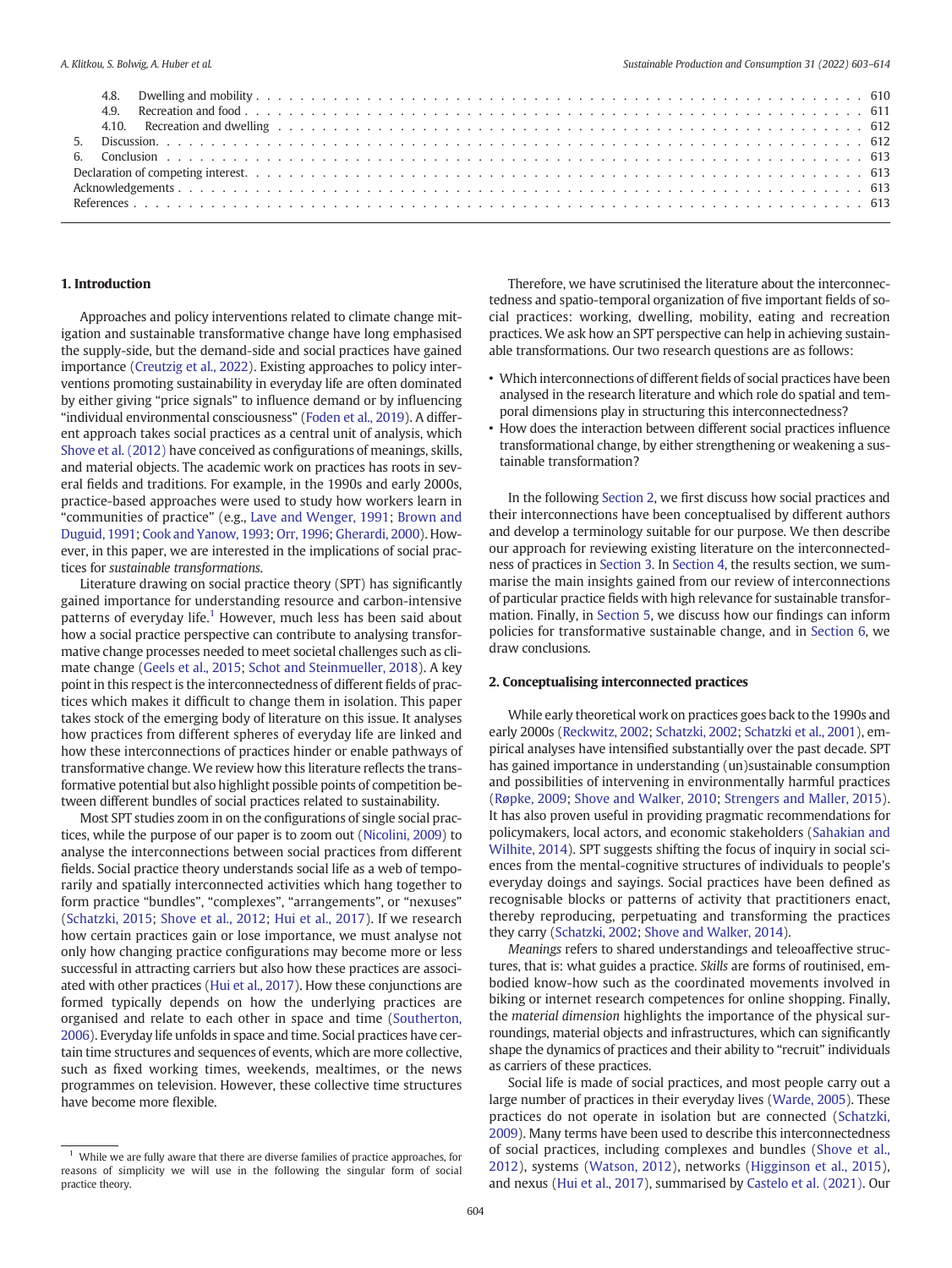<span id="page-3-0"></span>purpose here is not to develop this language further but rather to adopt a pragmatic approach to reviewing the literature on interconnected practices and the implications for transformational change. It is nevertheless useful to highlight some of the key terms used to describe connectedness and their specific meanings to underline the different ways in which practices can be connected and interact.

[Shove et al. \(2012\)](#page-12-0) distinguish bundles and complexes of practices. Bundles are conceived as "loose-knit patterns based on co-location" (p.81), while complexes of practices "represent stickier and more integrated combinations" (ibid.). Thus, bathrooms may be considered sites where practices such as bathing, showering, and brushing teeth form a bundle–without being strictly dependent on each other, but sharing certain elements such as sinks or conventions of cleanliness and beauty. In contrast, "getting ready for the work day" involves a complex of practices, which are closely linked and typically performed in sequences: showering, body care, dressing up, having breakfast, and packing the stuff for the day. Interestingly, also Schatzki uses the term "bundles", although with a slightly different meaning. According to him, material entities are analytically distinct from practices, and he argues that "social life, or human co-existence, transpires as part of bundles of practices and material arrangements" [\(Schatzki, 2015](#page-12-0), p. 15). In this perspective, offices with desks, sockets, screens, coffee machines, heating installations, etcetera and, last but not least, human bodies represent a material arrangement that bundles with holding meetings, trading, negotiating, reporting or researching. Several practice-arrangement-bundles, in turn, can form larger "constellations", which are "larger nexuses of practices and arrangements" (ibid.: 16). For instance, office practicearrangement bundles connect with manufacturing plants and logistics bundles to form business constellations.

Finally, when constellations form associations with each other, they constitute a "forum", which is "an immense maze of interconnected practices and arrangements" (ibid.). In a co-edited book with [Hui et al.](#page-11-0) [\(2017\)](#page-11-0), Shove and Schatzki put forward the term "nexus", which appears to be an umbrella term for all kinds of associations between practices, comprised of "wider complexes and constellations" (p. 1). Others (c.f. [Castelo et al., 2021](#page-11-0)), in contrast, speak of "nexus of practices" when referring to a more specific kind of relationship, "practices-in-between", that is, practices that are at the intersection of several others. Mobility practices are the most typical example of this, as they connect multiple activities of working, shopping, leisure time, or housing. To complete this list of concepts, one should also mention the notion of "systems of practices", which has been suggested by [Watson \(2012\)](#page-12-0) to make

practice-based approaches communicate with the multi-level perspective as introduced by [Geels \(2002\).](#page-11-0)

Watson argues that

socio-technical systems, like those of automobility and velomobility, can usefully be recast as systems of practice. The concept of systems of practice aims to capture, simultaneously, how far practices are embedded in systemic relations constituted first by relations with other practices; and second also through the systemic elements– including infrastructures, technologies, rules, norms and meanings – which those practices constitute and sustain (p. 493).

Consequently, Watson claims that "[a]ny sociotechnical transition has to be a transition in practices." (489)

Despite differences in detail, bundles, complexes, constellations, or nexus-practices share the basic idea that practice dynamics cannot be reduced to "internal" reconfigurations of single practices but that their associations with other practices need to be taken into account to understand their dynamics–and potential sustainability implications thereof. In this review article, we are not restricted to a certain type of association as described above, nor do we strive for their empirical operationalisation. Instead, these concepts inform us about the different shapes of interlinkages between practices and practice fields and help assess the collected literature. It is also important to remind that we are particularly interested in associations between different practice fields. Consequently, we search for bundles, complexes, or constellations that link two or more social spheres, while we disregard "interior" relationships to one field of practice, for instance recreation. In this article, we are interested in how the interaction of social practice fields can inform policy-makers on transforming social practices towards more sustainability [\(Watson et al., 2020\)](#page-12-0). [Spurling and McMeekin \(2015\)](#page-12-0) suggest three conceptual frames for policy interventions: "'recrafting practices', 'substituting practices' and 'changing how practices interlock'" (2015, p. 78). For the purpose of this paper, we focus on changes in what they term interlocked practices.

#### 3. Materials and methods

This article is based on a semi-systematic review of the literature on interactions of social practices and their importance for sustainability. The following Table 1 summarises the review process and characterises the different stages.

#### Table 1

The different stages of the review process.

| Phase                                       | <b>Stages</b>                                                                                                                                                                                                                                                                                                                                                                                                                                                                                                                                                                     |
|---------------------------------------------|-----------------------------------------------------------------------------------------------------------------------------------------------------------------------------------------------------------------------------------------------------------------------------------------------------------------------------------------------------------------------------------------------------------------------------------------------------------------------------------------------------------------------------------------------------------------------------------|
| Aim of the investigation<br>Search strategy | Understanding interactions of social practices and their importance for sustainability transitions<br>1. Defining search strings for article database Web of Science for identifying the different social practices:<br>a) $(TS = "social practice"') AND (TS = recreational OR TS = leisure")$<br>b) $(TS = "social practice"') AND (TS = work" OR TS = labor OR TS = labour)$<br>c) $(TS = "social practice"') AND (TS = dwelling" OR housing")$<br>d) $(TS = "social practice"') AND (TS = food OR eating OR nutrition)$<br>e) $(TS = "social practice"') AND (TS = mobility)$ |
|                                             | Including articles and review articles published from 2001 to 2020.                                                                                                                                                                                                                                                                                                                                                                                                                                                                                                               |
|                                             | 2. Combining search strings for the different interacting social practices (for results, see separate table),<br>3. Identifying relevant review articles and articles by screening abstracts and downloading full texts,<br>4. Adding books and/or book chapters by using reference lists of identified articles, Google Scholar, and other databases ("snowballing") and keywords<br>variations.                                                                                                                                                                                 |
| Reading the studies<br>Quality assessment   | Study team determined the distribution of work to closely read the selected articles and book chapters.<br>Decision about inclusion or exclusion of articles following a critical quality appraisal of each paper based on:                                                                                                                                                                                                                                                                                                                                                       |
|                                             | 1. Relevance for the aim of the investigation with focus on importance for sustainability transition,<br>2. Methodology and research design appropriately described,<br>3. Theoretical sensitivity, and<br>4. Clearly defined results.                                                                                                                                                                                                                                                                                                                                            |
| Synthesising<br>Summarising                 | Commonalities and differences were analysed and synthesised.<br>Main results were discussed, scrutinised and aligned, and conclusions across the different interacting social practices where drawn.                                                                                                                                                                                                                                                                                                                                                                              |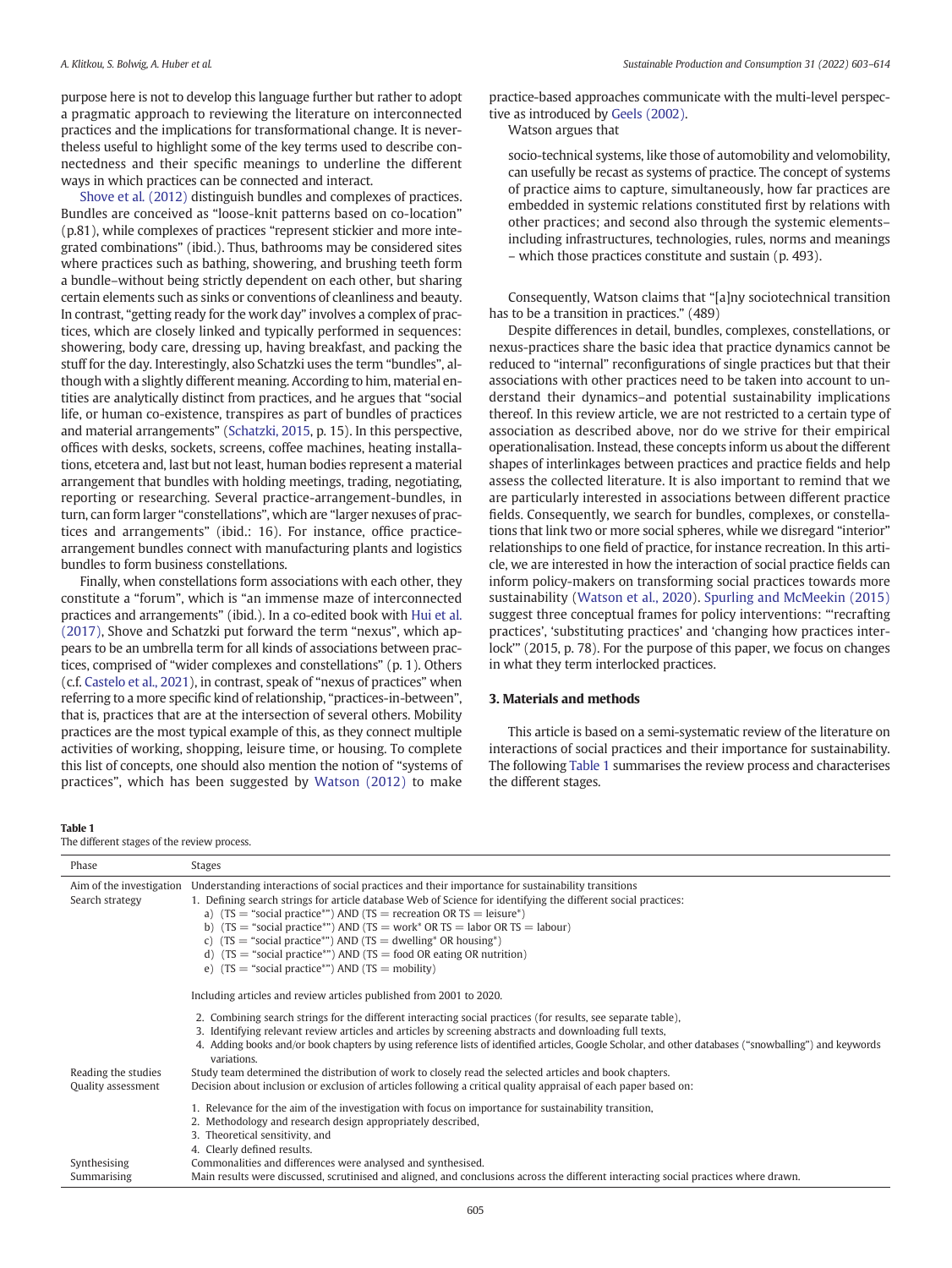#### <span id="page-4-0"></span>Table 2

Number of references identified and cited in the article.

| Number of references | Working  | Dwelling | Food    | Mobility | Recreation |
|----------------------|----------|----------|---------|----------|------------|
| Working              |          | 20/11/11 | 61/3/12 | 54/4/12  | 19/6/11    |
| Dwelling             | 20/11/11 |          | 6/23/11 | 10/14/11 | 17/8/11    |
| Food                 | 61/3/12  | 6/23/11  |         | 15/9/13  | 12/5/8     |
| Mobility             | 54/4/12  | 10/14/11 | 15/9/13 |          | 3/14/14    |
| Recreation           | 19/6/11  | 17/8/11  | 12/5/8  | 3/14/14  |            |

Note: Numbers indicate number of Web of Science references, references retrieved in additional search, references cited in the final sub-section.

To identify the relevant literature body, we used the Web of Science (WoS) database as a starting point. WoS is among the most important databases; it covers the key academic journals, also in the field of social sciences, and it ensures both good retrieval and reproducible qualities. We carried out a systematic and semi-structured search ([Snyder,](#page-12-0) [2019](#page-12-0)) in WoS in February and March 2021. A keyword approach was applied to identify articles published since 2001, including both empirical and theoretical approaches. We distinguish between the five fields of social practices of working, dwelling, mobility, eating, and recreation. These fields are highly relevant for policy and sustainability transition and structure most areas of people's everyday lives.

The combination of the above search strings in the full text of the papers resulted in 488 papers in total, which we collected in a literature database in EndNote. These papers were distributed among the authors of this paper according to combinations of practice fields that resulted in the single sub-sections (food and mobility, working and recreation, etcetera). The authors of the sub-sections screened the papers, carried out additional focused searches in other databases, and combined this with searching for papers through inward and outward citations. For the semi-systematic review we considered articles for the period 2001–2020, while for the years 2021 and 2022 we do not claim a comprehensive screening but included relevant articles that we identified in the additional searches.

Our selection of papers for an in-depth analysis followed four main inclusion criteria:

- Social practice is in the centre of the paper, if not in the title, then has a prominent role in the abstract;
- Review papers and conceptual papers have been included if available but also case studies;
- A meta-perspective on interacting social practices and their role in the sustainability transition has been of special interest.
- Relevance for the aim of investigation, as the most important criterion.

Table 2 shows for each practice the number of articles identified during the two main phases of the search strategy (WoS and additional references) and the number finally cited.

Our main objective was to analyse how fields of social practices hang together, addressing possible synergies or relationships of competition between different practices and how these change in time and space. To this end, we combined the samples for different bundles (see Fig. 1). This graphical presentation as a pentagram (Fig. 1) summarises our theoretical framework, with the five practice fields at the corners and the practices connecting between them, pointing out possible competitions or synergies to achieve sustainability.

Finally, we reviewed the literature regarding the links between particular practice fields and produced summaries thereof. These notes were jointly discussed, scrutinised, and aligned.

In the results section (4), we apply this framework, analysing those identified articles addressing each pair of interconnected practice fields and the impact of these interactions on sustainability transitions.

#### 4. Results

In the following, we analyse the identified literature on the interconnection of different practice fields regarding spatial and temporal interconnectedness of practices and how this contributes to or hinders transformative change. Based on our analysis, we discuss possible interventions towards greater sustainability.



Fig. 1. The pentagram of social practice bundles. Topics for the bundles are just illustrative.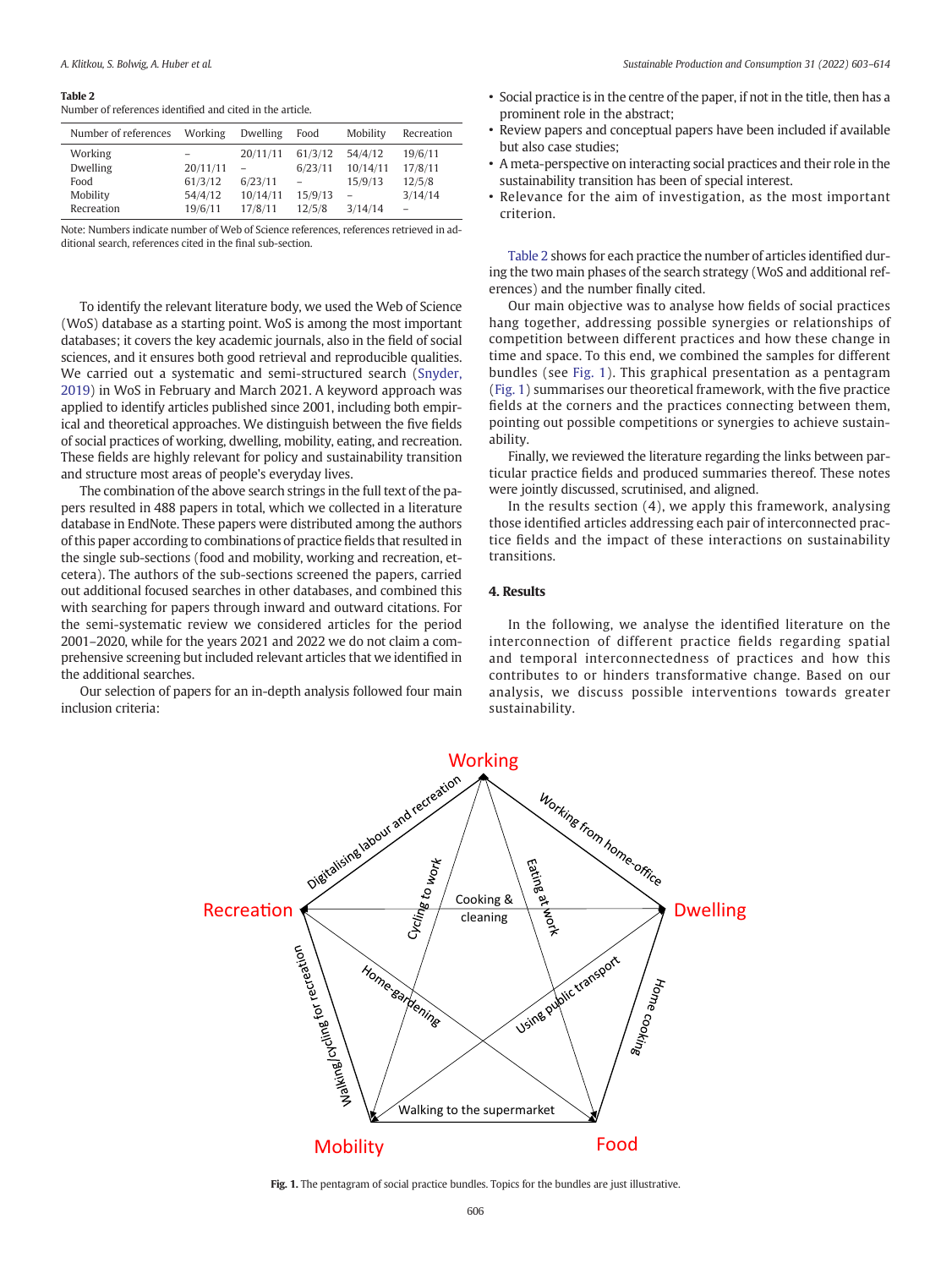#### 4.1. Working and dwelling

In half a century's time, it may well seem extraordinary that millions of people once trooped from one building (their home) to another (their office) each morning, only to reverse the procedure each evening… Commuting wastes time and building capacity. One building—the home—often stands empty all day; another—the office—usually stands empty all night. All this may strike our grandchildren as bizarre-[Cairncross \(1997\)](#page-11-0) cited in [Spurling and McMeekin \(2015\).](#page-12-0)

As this quotation illustrates, since the time of industrialisation home and working were two spheres of life that were spatially and temporarily separated for most of people, framed by opposed discourses of industrial and household production ([Tietze and Musson, 2005](#page-12-0)). Cities used to be characterised by zones reserved for industrial production and others dedicated to living, and both fields of social practice were connected by the nexus practice of commuting ([Doling and Arundel,](#page-11-0) [2020\)](#page-11-0). These clear boundaries between the worlds of the home and the workplace had not existed before the times of industrialisation and, with the rising popularity of the practice of teleworking, have recently again been blurred (ibid.). This nexus practice has been spurred by information and communication technologies such as the PC, smart phones and, most recently, videoconferencing apps. Statistics on the growing popularity of home working are not unanimous, which is mainly due to diverging survey instruments defining whether a person is considered a homeworker [\(Doling and Arundel, 2020](#page-11-0)).

As a consequence, typical home activities and working activities increasingly intermingle, both spatially and temporarily, to form "home offices" or "working homes" [\(Nansen et al., 2010;](#page-12-0) [Wapshott](#page-12-0) [and Mallett, 2012\)](#page-12-0). However, the advantages of teleworking do not come without new challenges: new spatial and temporary boundaries need to be negotiated with family members ([Nansen et al.,](#page-12-0) [2010;](#page-12-0) [Tietze and Musson, 2005\)](#page-12-0) to find acceptable arrangements between "contracted" (work), "committed" (family), "personal" and free time ([Wiedenhofer et al., 2018](#page-12-0)). Those arrangements are never fixed, but constantly in flux: "this does not result in a balance or settled equilibrium, but oscillates between the poles of segregation/ segmentation and synchronisation/integration, and remains an open and continual process, an unsettled nexus, of interaction and negotiation" [\(Nansen et al., 2010](#page-12-0)). The nexus practice of teleworking has hence created new synergies between the practice fields of working and home activities; however, this has also led to an increased competition between singular practices which now can be more flexibly allocated in people's activity sequences ([Southerton,](#page-12-0) [2006](#page-12-0)) and anchored at the same physical environment, the home ([Hui and Walker, 2018\)](#page-11-0).

Overall, it can be expected that telework as an important nexus between the practice fields of working and the home will find more practitioners. A very intriguing question for researchers is what implications this tendency may have for sustainability transitions. In their systematic literature review, [Hook et al. \(2020\)](#page-11-0) found that most studies support the hypothesis of energy savings through increased teleworking, which is mostly attributed to avoided commuting between home and workplace. However, the authors point out that the devil is in the detail. More encompassing studies, which go beyond avoided commuting and consider associated practice bundles such as increased home energy use and additional non-work-related travel, are "more ambiguous" (ibid. p. 27) regarding the potential environmental effects. Rebound effects may result from an increase of (energy-demanding) activities in working homes: "Processes of acceleration enabled by technological innovations result in more and more practices being squeezed into a given period of time which, in turn, can bring about rebound effects" ([Sonnberger and Gross, 2018](#page-12-0)). In sum, [Hook et al. \(2020, p. 27\)](#page-11-0) conclude that "these uncertainties and complexities suggest that, despite the positive evidence for energy savings that was found across the sample of studies, we should be cautious in drawing conclusions about the scale and consistency of energy savings from teleworking." In any case, more empirical work with a comprehensive network-of-practices perspective is needed to assess the environmental potential of home working.

#### 4.2. Dwelling and food

When bundled with dwelling practices, social food practices include food planning, shopping, cooking, eating, food disposal and redistribution, as well as managing leftovers and assessing quality and edibility, for example, via date labels [\(Schanes et al., 2018](#page-12-0)). We collectively denote these activities as the 'domestic food life cycle', which take place in the domestic sphere of the home, household, and family and in collaborative consumption settings [\(Parker et al., 2019](#page-12-0)).

Food practices connect in bundles with non-food practices in a temporal and spatial dimension, forming looser practice bundles. In a dwelling context, they bundle with practices such as homemaking and childcare [\(Castelo et al., 2021](#page-11-0), p. 5) and working from home. SPT studies clearly show how food and dwelling practices are interconnected in space and time and how this bundle of practices has changed over time ([Cheng et al., 2007](#page-11-0); [Warde et al., 2007\)](#page-12-0). This literature is more limited regarding how food and dwelling practices interact to strengthen or weaken a sustainable transformation. In this regard, we note that households can reduce the environmental impact of food consumption in three main ways: choose products with lower environmental impact, prevent waste of edible food, and increase recycling of inedible food.

[Sirola et al. \(2019\)](#page-12-0) studied the everyday practices of food planning and shopping in Japan and found that "the ability to anticipate food consumption as well as the lifespan of food products help to reduce food waste" ([Sirola et al., 2019](#page-12-0), p. 7) and that frequent grocery shopping was associated with less food waste. [Williams et al. \(2012\)](#page-12-0) confirmed the latter in Sweden, while in France, [Plessz et al. \(2016\)](#page-12-0) found that "bulk shopping and cooking are popular in households with highly interlocked practices and where the households have other time-competing practices requiring their attention such as work, children, or social events" (cited by [Breadsell and Morrison,](#page-11-0) [2020,](#page-11-0) p. 149).

In terms of cooking and eating, consuming sustainable and healthy food requires food preparation skills. Contrary to popular belief, [Meah](#page-12-0) [and Watson's \(2011\)](#page-12-0) study of kitchen practices found no evidence of deskilling between generations. Convenience food and new technologies helped especially women balance work and family life without this leading to deskilling [\(Meah and Watson, 2011](#page-12-0), para. 4.18). [Jackson and Viehoff \(2016\)](#page-12-0) also identified an increase in the use of convenience products and explain this trend by considering the bundles of social practices that compete for parents' time, notably caring and food preparation. A decline in the time spent eating at home has been observed in many countries [\(Warde et al., 2007](#page-12-0)), suggesting a weakening of the bundle of food and dwelling practices. This trend is related to more eating out and to the use of convenience products, with women's employment status being a key driver.

Regarding food disposal and redistribution, [Schanes et al. \(2018\)](#page-12-0) analyse how each practice in the domestic food life cycle affects food waste, highlighting the complexity and interconnectedness of food practices. They found that consumers consider it improper and associated with feelings of guilt to throw away food and that such emotions are significant factors in food waste reduction. The economic value attached to food and the time spent on food preparation were strong motivations to reduce food waste, but ethical and social factors were also important ([Schanes et al., 2018\)](#page-12-0).

Finally, while food practices are often portrayed as routinised and static, recent research suggests more dynamic patterns. [Plessz et al.](#page-12-0) [\(2016\)](#page-12-0) found that age and household structure significantly affected food purchases and that biographical turning points, in particular family events, were ideal opportunities for individuals to adopt new food standards and practices. They conclude that "any specific food practice is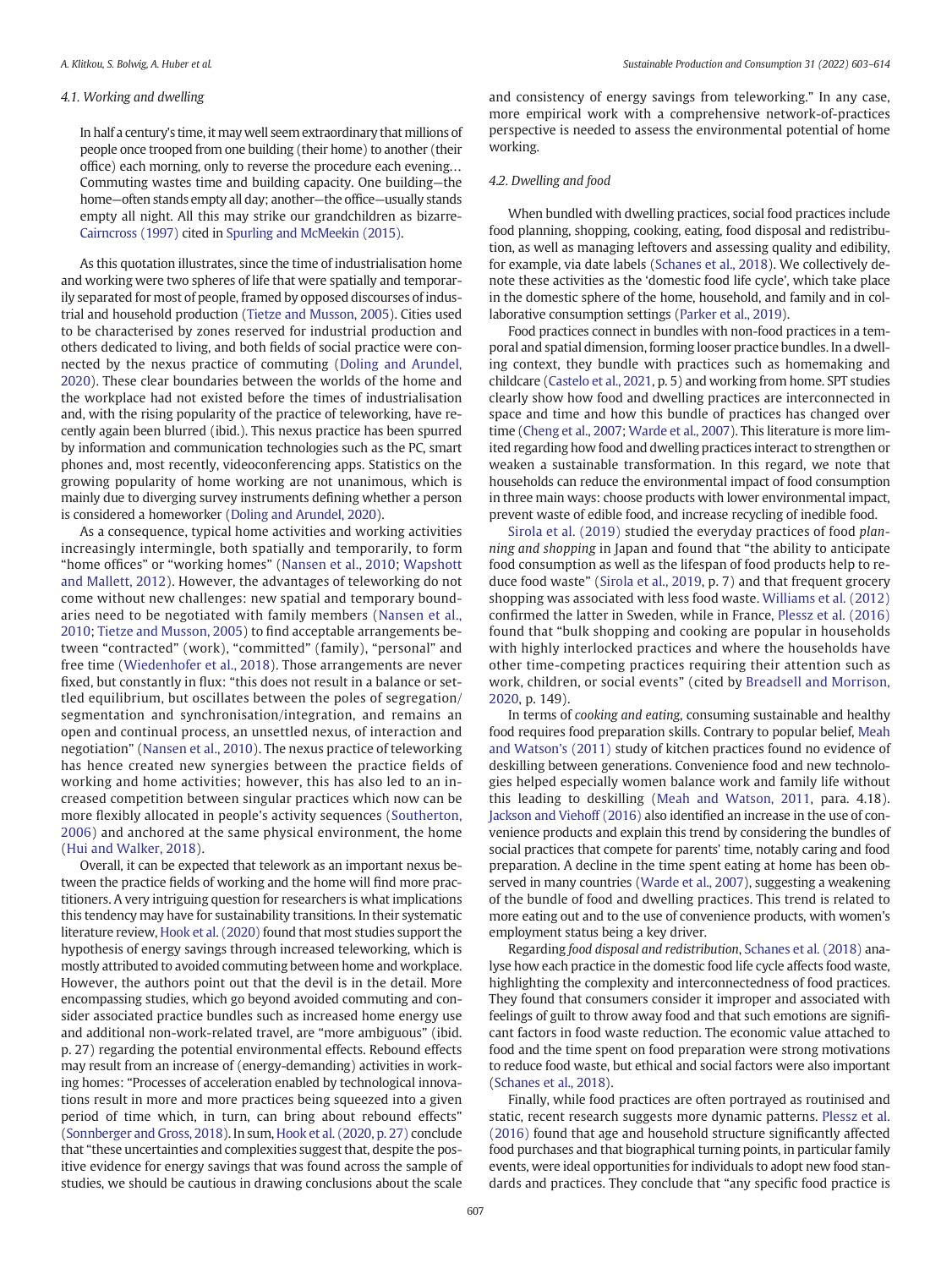more likely to recruit (or lose) practitioners who have reached turning points in their lives, because these are occasions during which they reconsider resources, skills and standards" ([Plessz et al., 2016,](#page-12-0) p. 118). However, opportunities for change may also arise due to changes in households' social and physical contexts. [Breadsell and Morrison](#page-11-0) [\(2020\)](#page-11-0) found that the frequency of shopping increased after households moved to a low-carbon development residency, which was accompanied by an increase in the use of local stores and markets.

Our bundled food and dwelling practices review offers two main lessons for the green transformation potential. First, rather than adopting a "moralising approach" to unsustainable consumption ([Jackson and](#page-12-0) [Viehoff, 2016\)](#page-12-0), policies should consider that food practices are interconnected with, and shaped by, other social practices of domestic life. Secondly, policies should pay special attention to households that undergo changes in life situations as these situations may offer greater opportunities for change.

#### 4.3. Mobility and recreation

What connects mobility and recreation in the first place is the affective perspective on mobility practices, where mobility is a social phenomenon in its own right. There are also "non-rational" factors associated with mobility practices such as experiences, sports, thrill ([Jones, 2012](#page-12-0)), and affectivity, identity, and meaning ([Adey et al., 2012](#page-11-0); [Jensen, 2009](#page-12-0); [Löfgren, 2008](#page-12-0); [Sheller, 2004\)](#page-12-0). A main reason for nonrational factors determining mobility practices is the integration of dispersed practices into mobility, like listening to music, monitoring own and others' performance, using the "right" equipment, and active navigation. These meaning elements of driving (thrill, sports) have formed attractive practice configurations with other elements, which helped recruit many practitioners [\(Cass and Faulconbridge, 2017](#page-11-0)).

Digital technologies facilitate an intersection between mobility practices (especially walking, running, and cycling), recreation, and health. Mobility practices are "medicalised", brought into the realm of public health by apps, gamification and quantification (quantified self, counting steps, analysing body functions etc.). An individual cyclist can be part of a community even by cycling on his/her own. This directly relates to the pandemic where such activities seem to increase or sustain, enabled through digital technology. Connected through apps in phases of social distancing, social relations, competition, selfreflection, doing something good and physical performativity coalesce. Digital technology thus can reframe mobility behaviours and create new patterns and practices ([Carter et al., 2018](#page-11-0)).

The literature on mobility patterns refers to daily mobility practices ([Cresswell, 2010\)](#page-11-0) such as sport activities, excursions, weekend leisure activities, and tourism [\(Hiltunen and Rehunen, 2014](#page-11-0); [Hui, 2013](#page-11-0)), and long-range travels. [Boyer \(2018\)](#page-11-0) has analysed transport practices on the example of recreational bicycling. The American context–a decades-long perspective of socialisation with car domination–is of particular importance in the analysis. Boyer emphasises the importance of infrastructure development, like access to bicycle lanes; however, he considers it insufficient. He argues that recreational cycling offers individuals a chance to acquire a threshold level of skills and materials necessary to form the basis for riding a bike for utility purposes as well (i.e., commuting, shopping).

In the relation between holidays and mobility, the focus is more on alternatives to short-haul flights to mass tourist destinations. An emerging concept here is "slow travel", which is "an alternative to air and car travel where people travel to destinations more slowly overland and travel less distance" ([Dickinson et al., 2010,](#page-11-0) p. 482; [Rabbiosi, 2021\)](#page-12-0). [Hall and Holdsworth \(2016\)](#page-11-0) interpret family holidays as a constituent of family practices.

Mobility practices that are also connected to leisure are "transnational gentrifications" ([Alexandri and Janoschka, 2020](#page-11-0)). This means leisure-oriented mobilities at the crossroads of tourism and housing or second homes. Prior to Covid-19, this has seen a long time of expansion and concerns many corners of the world. [Alexandri and Janoschka](#page-11-0) [\(2020\)](#page-11-0) expect this to rise again after the pandemic, "leveraged by central banks with zero interest rates and accelerated by platform capitalism" (p. 3211).

#### 4.4. Food and mobility

Literature addressing the interconnectedness of food and mobility practices is sparse but highlights three areas. The most obvious area is related to grocery shopping. The spatial dimension is particularly strong here, by means of where people live, including how far from work and supermarkets, and how they get there (by car, public transport, bicycle, foot, etc.). How people get around also influences what food products they buy, where they buy them, and decisions around eating out ([Godin and Sahakian, 2018\)](#page-11-0). For example, access to a store as part of a daily transit seemed to be the dominant time and space in which people acquired food items. [Godin and Sahakian \(2018\)](#page-11-0) find that transit routes, especially between home and school or the workplace, combined with time, had a structuring effect on the choice of retailer, the consumption of processed foods and convenience foods. Access to food is another key issue, including attention to mobility or commuting in relation to food provisioning ([Burgoine and Monsivais, 2013;](#page-11-0) [Widener et al., 2013\)](#page-12-0). Notions of mobility and access to food provisioning systems may offer a more dynamic account of how food practices play out [\(Godin and](#page-11-0) [Sahakian, 2018\)](#page-11-0) or how mobility "interlocks" with food consumption practices [\(Spurling and McMeekin, 2015;](#page-12-0) [Spurling et al., 2013\)](#page-12-0).

Further, the pandemic has increased the popularity of online grocery shopping. This may change the interconnectedness between food and mobility, and also create new future practices in this domain. Still, understanding the potential of online grocery shopping for a decrease in travel, calls for knowledge on how changes in people's shopping practices influence other practice areas ([Berg and Henriksson, 2020](#page-11-0); [Hiselius et al., 2015\)](#page-11-0). For example, people may prefer to take their bicycle to work if there is no need to combine commuting with grocery shopping on their way home. Also, online grocery shopping may contribute to more invisible forms of mobility, where the sustainability effect will depend on the mode of transport used for delivery, and not least what mode of transport these services replace (i.e., if people otherwise would walk to the supermarket). This points to the importance of researching how mobility related to online grocery shopping cannot be detached from mobility connected to, for example, leisure or working.

The second area concerns eating-out practices triggered by mobility routines. A qualitative study of eating-out practices in Germany ([Pfeiffer](#page-12-0) [et al., 2017](#page-12-0)) demonstrates a strong temporal dimension insofar eating out is highly dependent on working and leisure-time activities, a perceived lack of time, and efforts to streamline schedules. For example, those who daily drive long distances stopped at gas stations, grocery stores, or fast-food joints to get a small snack on their way home, and the food consumption underway often happened on the way to other appointments–thus causing a comparatively small number of extra acts of driving [\(Pfeiffer et al., 2017](#page-12-0)). This did not guarantee more sustainable food practices but combining mobility and eating may still lead to savings on mobility–and the environmental costs of this (ibid.).

Third, food can also be a key element of the popularity of travel destinations, conceptualised in the term culinary tourism (e.g., [Kim et al., 2009](#page-12-0); [Spilková and Fialová, 2013](#page-12-0); [Stewart et al., 2008](#page-12-0)). This has been followed by studies of sustainable culinary tourism ([Alonso et al., 2018](#page-11-0)), and peer-to-peer social dining, though there seem to be little alignment between social dining and sustainable tourism goals ([Davies et al., 2020](#page-11-0)).

To sum up, food and mobility can be understood primarily as a practice bundle (e.g., moving and eating). It is, however, an empirical question whether the interconnectedness of food-mobility is strengthening or weakening a sustainable transformation, as the outcome will differ with how this practice bundle is performed. For example, in culinary tourism, food experiences are made possible and encouraged by tourism and travel, and it is also founded on the consumption of food. Still,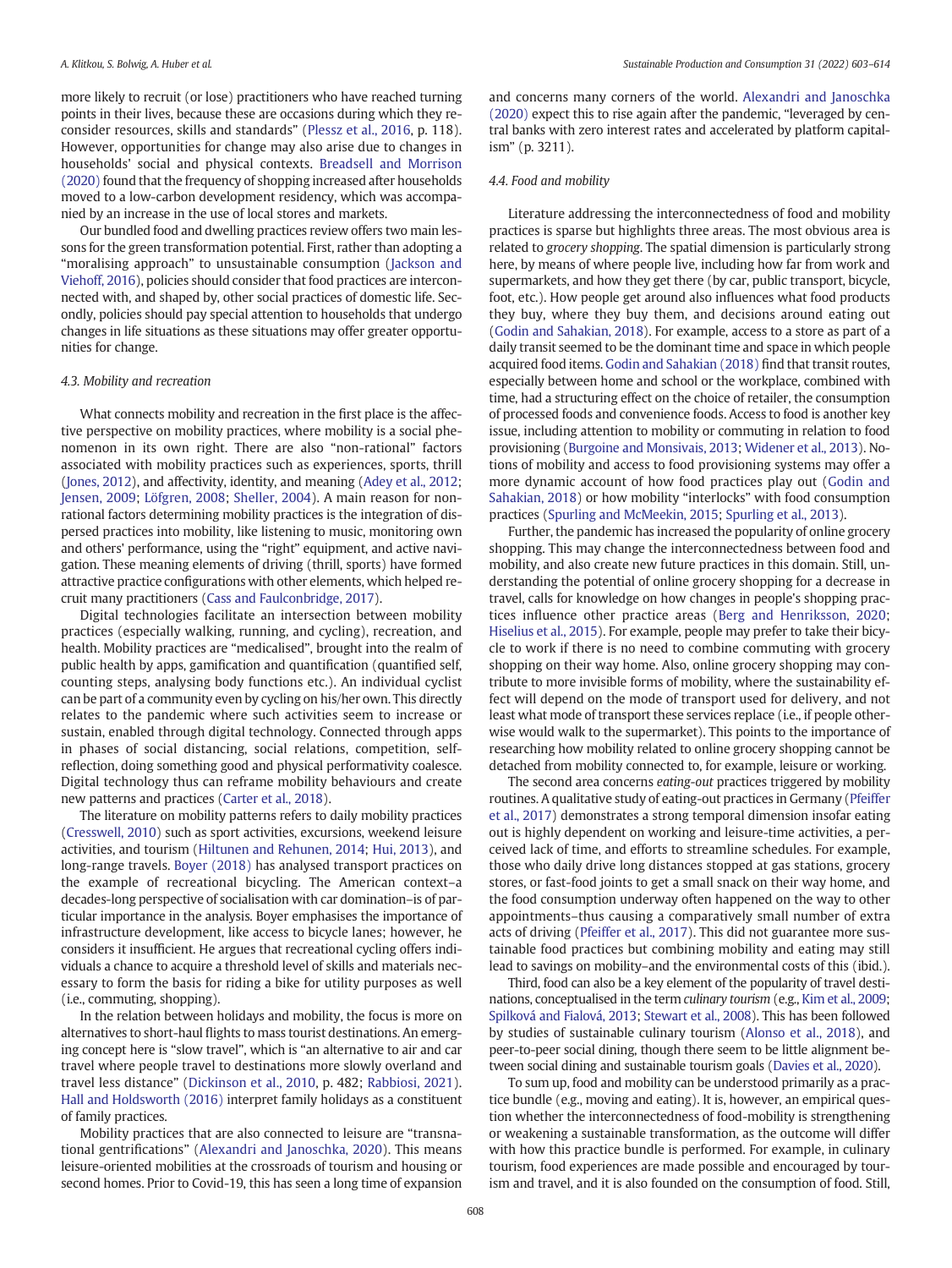the sustainability aspect will depend on what people eat and the length and means of transport. Also, grocery shopping will have different effects depending on travel length and means of transport, and – in cases of online shopping–the means of transport for food delivery. Whether this can spur sustainable transformation will again depend on what types of practices become interlinked with, for example. Culinary tourism or online grocery shopping, and how these practices spread.

#### 4.5. Recreation and working

The literature on the interconnectedness of work and recreation/ leisure practices, and sustainable transformative change is not extensive, but has recently expanded, especially after 2015. Some of the papers put more stress on the theoretical issues ([Baranowski and Mroczkowska,](#page-11-0) [2021;](#page-11-0) [Gandini, 2021](#page-11-0); [Hansen, 2015;](#page-11-0) [Klein et al., 2021](#page-12-0); [Kurz et al., 2015\)](#page-12-0) while the others are empirical and case studies-oriented [\(Boyer, 2018](#page-11-0); [Hui, 2012](#page-11-0); [Smetschka et al., 2019](#page-12-0); [Wiedenhofer et al., 2018](#page-12-0)).

[Hansen \(2015\)](#page-11-0) refers to the distinction between "hedonic wellbeing" (HWB), defined by material possessions, and "eudaemonic well-being" (EWB), defined by the meaning in life, personal flourishing, and social relations. Referring to the research in the Scandinavian countries, Hansen argues that economic growth and increasing workloads primarily allow HWB while increasing the amount of leisure time provides EWB. The author concludes that social practices of leisure and 'time affluence' at the expense of work time and 'material affluence' provide a smaller carbon footprint.

The current experiences of the pandemic, when living space has become a workplace for many people, have shown the challenges posed by the blurring boundaries between free time/private life and working time/professional life [\(Jenkins and Smith, 2021\)](#page-12-0). Under these circumstances it is difficult to preserve a fragmentary view of the individual practice dynamics ([Shove and Spurling, 2013\)](#page-12-0). The recent debate also deals with the problem of "digital labour" [\(Gandini, 2021\)](#page-11-0). The essence of digital labour is the appropriation of leisure-oriented activities, which blurs the boundaries between work and leisure, not least as a result of the automation of leisure [\(Baranowski and Mroczkowska, 2021\)](#page-11-0).

[Smetschka et al. \(2019\)](#page-12-0) propose an analysis of an Austrian case with multi-regional input-output models (MRIO) and time-use perspective, according to which it is available time and other resources, for example, financial ones, that regulate the competition between work, leisure, and other practices. The authors argue that the lack of time can induce or force individuals or households to perform fewer sustainable practices. The main conclusions are that leisure activities are mostly low-carbon, while only a few of them (e.g., eating out) are high-cost and highcarbon activities. By far, the largest carbon footprint is generated by transport practices and mobility. Recommendations for future time policies include 1. reducing and/or redistributing working hours, also in gender-related terms, more equally among adults in the households and 2. possibly increasing time budgets for leisure activities. [Klein](#page-12-0) [et al. \(2021\)](#page-12-0) recently offered another time-use approach analysis of the Finnish and French cases. They argue that the composition of leisure activities differs between people with distinct work hours.

[Wiedenhofer et al. \(2018\)](#page-12-0) have systematically reviewed the research on time-use and the potential of urban household social practices that may contribute to climate change mitigation. The authors recommend the following transformation of the existing labour and leisure practices: 1. less work but still sufficient for a decent living income, and proportionally limited overconsumption; 2. more time for wellbeing activities, community development, and family life, enabling communities and inclusive cities to develop; and 3. distribution of work among more people, potentially reducing unemployment.

#### 4.6. Working and food

The literature on the interaction of social practices related to working and food is dominated by the literature addressing food practices. Eating practices, such as "how we eat, where, when and with whom, is influenced by the social organization of work and family life, and the physical locality of private homes and workplaces, as well as the rhythm and organization of the workday" ([Holm et al., 2016](#page-11-0), p. 359). Holm et al. stress the importance of the "institutional and practical arrangements in society, such as the size and composition of households, the arrangements of public catering at workplaces and educational institutions and the accessibility of commercial venues for eating out" (ibid.).

Availability of food at the workplace is an important determinant of food practices ([Bojorquez et al., 2018](#page-11-0), p. 76). Work has become more stressful due to time scarcity, leading to unhealthy food practices, such as skipping meals and consuming unhealthy fast food and convenience food (see, e.g., [Devine et al., 2003;](#page-11-0) [Greene and Fahy, 2020](#page-11-0); [Jabs and](#page-12-0) [Devine, 2006\)](#page-12-0). According to [Pfeiffer et al. \(2017\)](#page-12-0), workers have a range of options for lunch at work, such as work canteen or cafeteria, eating at a nearby restaurant, preparing a meal in the staff kitchen, eating a lunchbox brought from home, buying a snack from a supermarket, or eating nothing. What is chosen depends on the working conditions, for instance, the length of breaks, flexible time schedules [\(Devine](#page-11-0) [et al., 2003](#page-11-0)), and the availability of facilities for eating or preparing food at work (canteen, kitchen, microwaves etc.).

Countries differ regarding the meaning of having lunch at work. For instance, having a lunch break in Sweden is connected to eating out and having a warm meal, while in other countries it can just be a lunchbox or the work canteen ([Holm et al., 2016](#page-11-0)). The meaning of having lunch at work differs, but this changes as well due to migration.

The workers' food has become a market for commercial food providers, either delivering canteen food [\(Costa-Souza et al., 2018](#page-11-0)) or offering near work lunch restaurants or convenience food stores. The equipment with microwaves in office kitchens allows office workers to warm up food from home or ready-made food from the supermarket. The same applies to university students who often suffer from limited access to food at their universities. The installment of microwaves has been reported as an intervention that allows students to bring and warm up leftovers and avoid unhealthy food or not eating at all ([Middha, 2020\)](#page-12-0). Eating in work canteens allows healthier food diets and addresses food waste [\(Evans et al., 2012\)](#page-11-0). However, this requires interaction with the kitchen personnel, the use of smart equipment, and competence building.

Lastly, there is also the possibility to use the workplace as a site of exposure to and learning new cooking practices and a site for learning ([Bojorquez et al., 2018](#page-11-0); [Daly, 2020](#page-11-0); [Devine et al., 2003](#page-11-0)). Shared meals at work can help to transfer cooking competencies, such as [Daly's](#page-11-0) [\(2020\)](#page-11-0) example of colleagues from Vietnam demonstrating stir-fry cooking. This has generated new tastes and preferences for more diverse types of food. Therefore, it has been suggested that interventions should target eating in communities ([Daly, 2020\)](#page-11-0). However, with the pandemic shared meals have become more unusual and it remains to see how such practice re-emerges after the pandemic.

SPT argues for pro-environmental change through sustainable transformation of practices and not through persuading individuals to make different decisions [\(Hargreaves, 2011](#page-11-0)). Therefore, SPT does not focus on policy strategies directed at behavioural change of individuals, but instead suggests developing incentives for healthier eating at workplace cafeterias, better work conditions and providing well-paid job opportunities to allow for healthier food alternatives [\(Bojorquez et al., 2018](#page-11-0); [Meier et al., 2018](#page-12-0)). This confirms [Devine et al. \(2003\)](#page-11-0), who argue that worksite interventions should also involve family members to be successful rather than interventions at the worksite alone. In the very different context of the Global South, this also means access to clean water, both at home and at work [\(Mguni et al., 2020](#page-12-0)). Moreover, the change of these practices has to consider the "links between seemingly unrelated practices, the surrounding material infrastructure, legal, social and power relations as central to such interventions" ([Hargreaves,](#page-11-0) [2011,](#page-11-0) p. 95).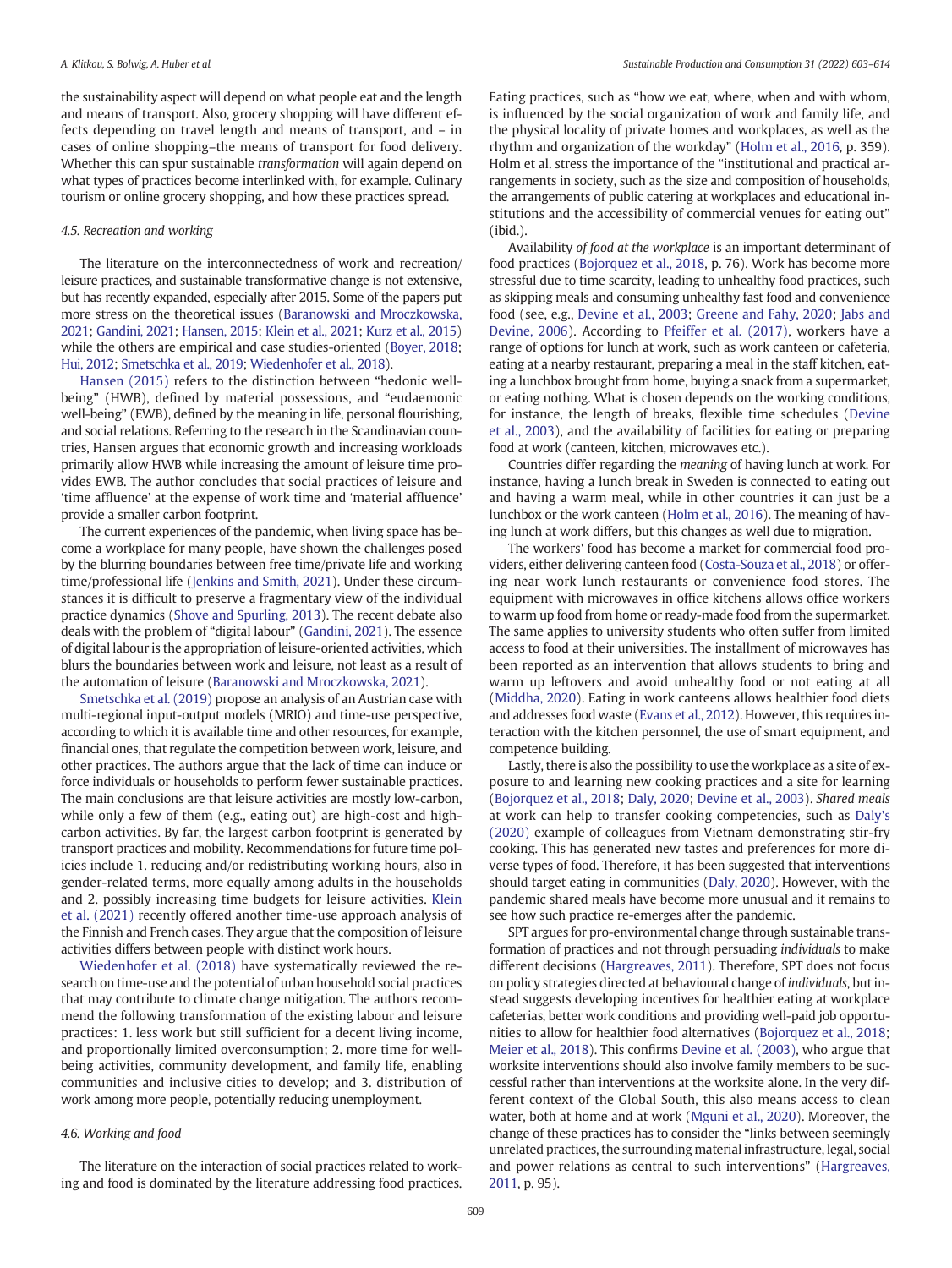#### 4.7. Mobility and working

A less obvious area where the interconnectedness of practices shows its analytical value is the relation of practices of work and mobility. Three 'themes' stand out in this respect. Commuting as the most salient work-related mobility practice is not only shaped by transport infrastructures and services but depends to a large extent on practices of work such as its timing, location, or mobility plans offered by the employer. A second theme is mobility at work, as many professions and jobs require various forms of work-related travel. A third topic is that work practices currently undergo substantial transformation, especially related to digitalisation and the possibility to be 'digitally mobile' without having to travel physically. A review of literature about interrelations of mobility and working practices makes clear that a transition towards sustainable work-related mobility cannot be achieved without a simultaneous transformation of work practices. At the same time, the aim of making work more (socially) sustainable is also inextricably linked to changing practices of work-related mobility.

The practice of commuting dominates large parts of many peoples' lives and significantly impacts  $CO<sub>2</sub>$  emissions. The unsustainability of commuting practices can be understood along the three key elements of practices [\(Shove et al., 2012\)](#page-12-0)–material, competencies, and meaning. The material dimension is exemplified by a lack of infrastructure for public transport [\(Kammerlander et al., 2020\)](#page-12-0) and a spatial design of cities that separates work and dwelling. Such material structures not only turn commuters often into "captive car drivers" (ibid., p. 333), but they also create a need for longer-distance commuting in the first place. A lack of competencies and information, for example, about alternative modes of transport to work, often aggravates the problem. Finally, along the dimension of meaning, public transport is often still associated with costliness, lack of comfort, and low status. Cars, in turn, provide a 'sensory experience', linking people to the car emotionally and sustaining automobility for commuters despite inconveniences ([Kent, 2015;](#page-12-0) [Sheller, 2004\)](#page-12-0).

A key issue for the coupling of work and travel is the timing of work practices ([Wiedenhofer et al., 2018](#page-12-0)), where synchronised working hours cause peaks in commuting and congestion and have a major impact on sustainability and GHG emissions. The timing and synchronicity of work practices are closely interwoven with other practices such as shopping and other errands after work, or school opening times. Designing measures to change such practices requires a deep understanding of time-use patterns and flexibility in practices of different types of social groups [\(Julsrud and Hjorthol, 2021\)](#page-12-0).

A very different type of work-related mobility is travelling during work. This kind of mobility is often underestimated, also in its environmental impact. Exemplary studies are the difficulties for professional urban drivers (e.g., craft and service workers) to switch to e-mobility ([Julsrud and Denstadli, 2020](#page-12-0)), or the entrenchment of air travel in the professional life of academics [\(Higham et al., 2019](#page-11-0)). According to [Shove](#page-12-0) [et al. \(2012\)](#page-12-0), the transformation of such practices in organisations can be described in the three stages: stability, reconfiguration and realignment. [Julsrud and Denstadli \(2020\)](#page-12-0) point to the role of change agents in organisations and the role of learning to facilitate such a change of practices in the reconfiguration phase. The question of attracting more employees into more environmentally friendly practices can be aligned with ongoing work practices in the setting of everyday performances of work routines, how pre-existing mobility practices can be adapted, or new meaning established. Electric vehicle use turns out to be more compatible with the existing transport regime, while the aim of mobility substitution (e.g., reducing travel demand) requires addressing an even broader set of interlinked practices [\(Whittle et al., 2019](#page-12-0)).

Finally, arrangements of work and mobility are reshaped by digitalisation processes, recently enhanced by the Corona-virus pandemic–see [Kuzemko et al. \(2020\)](#page-12-0). Teleworking or shared workspaces may have a significant impact on commuting patterns ([Green, 2002](#page-11-0); [Wiedenhofer et al., 2018\)](#page-12-0), even though more specific studies such as the one on academic air travel also show that only selected segments of work mobility are replaced by online meetings [\(Higham et al., 2019\)](#page-11-0). However, the potential of digital technologies can also be used to develop new service platforms for mobility at work, as exemplified by a large company in Stockholm, that provides a package of company-internal bus services, car rental, bicycle pools, and more to its employees [\(Hesselgren et al., 2020](#page-11-0)).

#### 4.8. Dwelling and mobility

[Drouilles et al. \(2017\)](#page-11-0) see the main connection of mobility and dwelling in all trips with the home as the final destination or point of departure. This includes all types of routine trips, grocery shopping, commuting to work, bringing children to school, etcetera. Hence, the relations between dwelling and mobility are often part of other interconnections of practices, like working, food and recreation.

Mobility practices show different spatial patterns in an urban versus a rural context and in different regions and countries. In an urban context, people observe their city moving through it, but they enact and perpetuate the city by practising mobility. "The meaning of places in the city is constituted by the movement as much as by their morphological properties" [\(Jensen, 2009:](#page-12-0) 140). In a rural context, mobility may show more of the functional perspective in connecting other practices.

It is one of the key propositions of SPT that carrying out sets of routine practices reproduces social structures [\(Barr and Prillwitz, 2014](#page-11-0); [Nettleton and Green, 2014](#page-12-0)). [Bartiaux and Salmón \(2014\)](#page-11-0) and [Berg and](#page-11-0) [Henriksson \(2020\)](#page-11-0) investigate how differences in household size determine practices and the potential to change practices. With children involved in the household, practice changes only if "the entourage" shares the particular approach. They argue that life-course transitions encourage reflection on habits and invite moments of change because the unconscious shifts into consciousness. Such moments are moving to a new house, the arrival of the first child, change of job, etcetera. Focusing analysis on the patterns of mobility practices over people's lifetimes can help shed light on the interlinkages between people's lives and the development trajectory of a practice.

There is also a stream of literature that analyses how dwelling and surrounding infrastructure shape mobility practices. Here the discussion revolves significantly around materials, devices and technologies (e.g., electrical vehicles, [Geels, 2012](#page-11-0); [Urry, 2004](#page-12-0)) and infrastructure ([Shove et al., 2015\)](#page-12-0). "The physical landscape (urban structures with a separation of work and home, roads) has been shaped around the car and stabilizes it" [\(Geels, 2012](#page-11-0): 477). It corresponds to what [Thaler and](#page-12-0) [Sunstein \(2008\)](#page-12-0) and [Barr \(2015\)](#page-11-0) call "choice architectures": The practice of using a bike instead of the car may be promoted by additional components in the choice architecture like cycle racks, secure cycle storage or showers at the workplace. However, even with such elements in place, one must not underestimate the signals sent out by the existing built environment, often signals to use the car due to the sheer distance and the physical landscape.

[Johansson et al. \(2019\)](#page-12-0) investigate how moving to a private-carrestricted and mobility-served neighbourhood impacts mobility practices. They find that "the process that shaped the new residents' car ownership and travel patterns was, in part, quite slow and unspectacular compared with the intentions and expectations of the stakeholders involved" (p. 1).

#### 4.9. Recreation and food

There is a strong interconnection between food, recreation, and well-being, regarding nutritional and health aspects. Fifi[ta et al. \(2020\)](#page-11-0) investigate the link between organic food consumption and wellbeing by highlighting long-term well-being and healthy food diets. The authors provide evidence that organic food consumption is considered pivotal to their future well-being. The relation between organic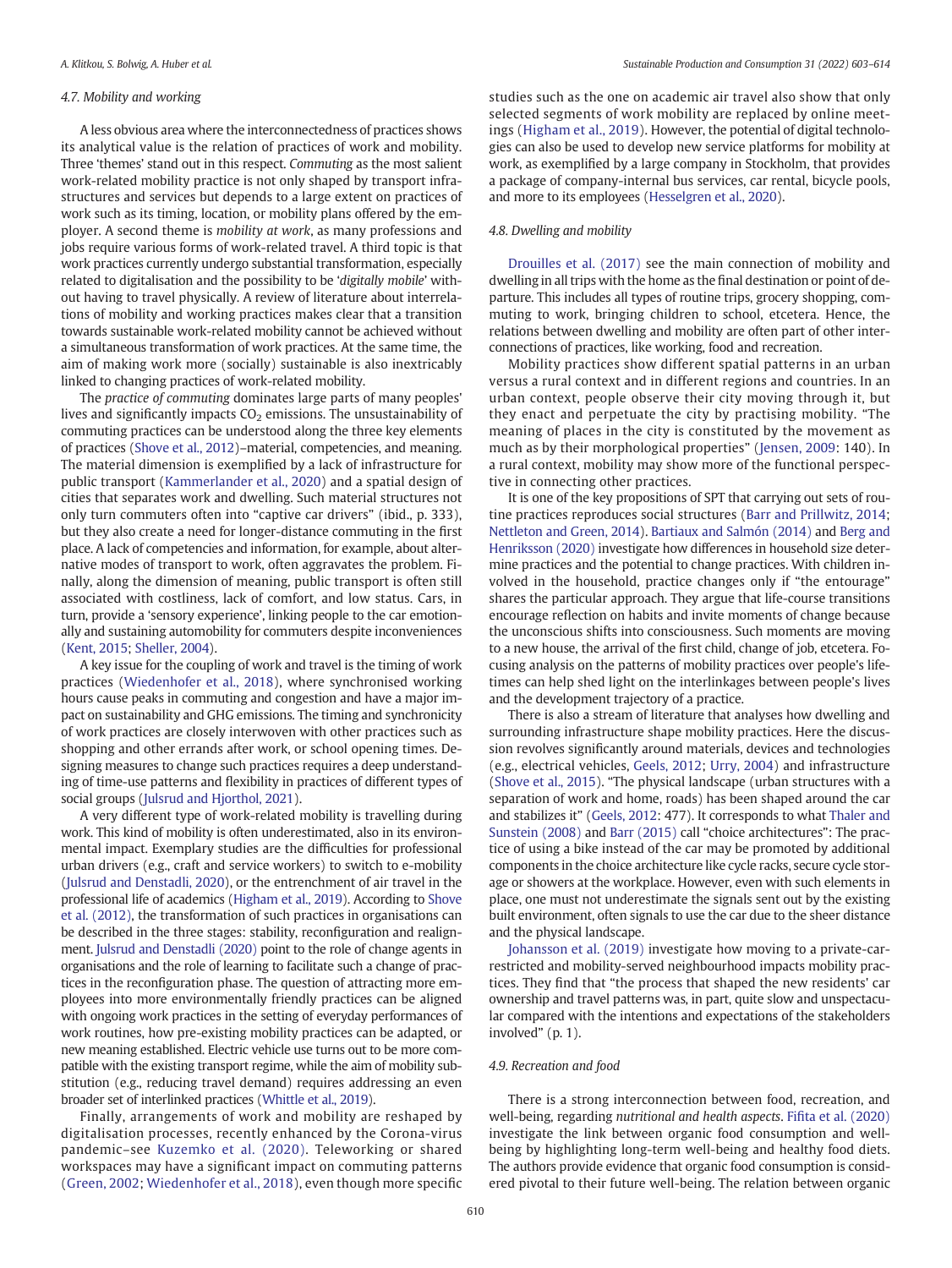food and well-being is rooted in social interactions rather than being conveyed by traditional advertisement tools.

Food shows an interconnection with well-being by also enabling enjoyable activities, such as spending time with others and engaging in leisure activities. [Cox \(2013\)](#page-11-0) and [Cox and Blake \(2011\)](#page-11-0) investigate the concept of 'information in social practice' via considering concrete examples, such as food blogging. The latter is known as a rather flexible practice, aiming to celebrate good food and make sure that food consumption becomes an extraordinary event. Food bloggers are also willing to fit into a wider community, namely other bloggers or food journalists, thereby emphasising the social component.

Cooking as a recreational activity can generate well-being, as people find it relaxing or enjoy preparing dishes for others, thereby suggesting another example of interconnectedness. [Cohen and Cribbs \(2017\)](#page-11-0) explore food practices of Lesbian, Gay, Bisexual, and Transgender (LGBT) seniors regarding cooking at home. They find evidence of at least four relevant meanings attributed to cooking at home: i) staying healthy as controlling own daily life, ii) being independent, iii) reinforcing or developing relations with other people, iv) reminiscence. The sense of pleasure and relaxation associated with cooking was emphasised. Grocery shopping is described as a major element of food practices. Having control over one's diet generates well-being, for example, by making people feel independent. This is also emphasised by [Aasen et al.](#page-11-0) [\(2012\)](#page-11-0), who explore how Norwegian end-stage elderly patients perceive their participation in a dialysis unit. Some patients expressed strong interest in their involvement in the decision-making process regarding their diet, among various activities. This also severely impacts their life quality.

Several problematic issues can be highlighted. Poor eating habits compete with well-being. They may have social causes, such as lack of eating spaces for students at universities, lack of canteen facilities at work, and patients not being able to control their diets, among other issues. With respect to students, [Middha \(2020\)](#page-12-0) investigates the link between students' eating practices and the availability and features of eating spaces at a university campus in Australia. They find that specific material features (e.g., microwaves in eating spaces) positively affect eating patterns and, consequently, well-being. Eating spaces also improve students' habits in terms of less impulsive food purchases, in turn reducing food waste.

Another potentially problematic competing area is collaborative consumption (CC). Food-based CC denotes a social practice or situation when members of a group collectively participate in a pool of food, such as at restaurants or family events. [Parker et al. \(2019\)](#page-12-0) argue that food-based CC often leads to over-purchasing, overconsuming, and wasting food, finding that when consumers are in CC group contexts, they purchase significantly more food per person, which leads to overconsumption and waste. Such a practice is due to generosity aspects and cognitive mistakes.

Finally, food anxiety is an important well-being aspect of food practices. The challenge of finding the correct balance between diet and health through food selection and consumption choices can give rise to significant anxiety and responsibilisation. [Petersen et al. \(2014\)](#page-12-0) find that this is particularly true for mothers, whose main objective is to optimise families' health and well-being. The authors focus on how anxiety is related to social practice to explore the process whereby Australian mothers are made responsible for their families' dietary practices. Mothers' engagement with the issue of childhood obesity prevention can be complex and ambiguous, implying different degrees of selfresponsibility with repercussions on children's weight and health status.

#### 4.10. Recreation and dwelling

Three interconnected fields of social practice stand out with respect to recreation (leisure) and dwelling: domestic energy consumption, home activities and residential environment, and social context. Dwellings can be strongly interconnected with human well-being, either by providing a comfortable and safe environment for living (domestic energy consumption) or by allowing people to practice relaxing and enjoyable activities at home (e.g., cooking, cleaning). This applies not only to dwellings, but also to the residential arrangement in which they are located.

Regarding domestic energy consumption, [Smale et al. \(2017\)](#page-12-0) discuss two case studies related to smart grids in the Netherlands by analysing the changes that smart grids cause in households' energy consumption patterns. A predominance of households did not switch off the heat pumps 'smart' functionality, mainly motivating this as cost-saving without loss of comfort. Little flexibility was found related to time-shifting their energy consumption practice for leisure time and eating. Much higher flexibility was for the use of their laundry, tumble-drying and dishwashing machine. Taking a slightly different perspective, cleaning and well-being might provide good examples of interconnectedness of home activities, while considering specific appliances. [Nicholls and](#page-12-0) [Strengers \(2019\)](#page-12-0) focus on the robotic vacuum cleaner and show how its use substantially changes conventions of cleanliness in the home and leads to supplementary energy consumption. Using smart devices generates short-term feelings of wellbeing and decreases family stresses regarding the distribution of labour in the home, but "capping" excessive upward shifts in cleanliness expectations generates sustainable well-being benefits to families. [Bisaga and Parikh \(2018\),](#page-11-0) [Kuijer](#page-12-0) [and Watson \(2017\),](#page-12-0) and [Nicholls and Strengers \(2019\)](#page-12-0) investigate energy consumption at home from a SPT perspective.

Another example of interconnection concerns the residential environment and social context. [Maller et al. \(2016\)](#page-12-0) explore the role of natural and built environments in everyday physical activity. The case study is a master-planned estate in Australia specifically designed to promote health and well-being. Neighbourhood features, such as parks and lights, trees, roads, footpaths, and other factors, such as weather and seasonal change, play a major role in shaping the propensity to perform physical practices. [Oldrup \(2009\)](#page-12-0) stresses the importance of outdoor and leisure activities for residents living in suburban areas. [Palmer et al. \(2019\)](#page-12-0) studies daily activities of elderly. In Scotland, older men and women with access to leisure activities tend to spend less time in sedentary behaviour. While declining physical function and health contribute to increasing time spent sitting, having the chance to do more things with/and for other people help to avoid sedentary behaviour. Results obtained via semi-structured interviews are supported by those retrieved via objective measures; sedentary behaviour is measured via an accelerometer worn by respondents for seven days.

Additional (and increasingly stronger) interlocking between dwellings and well-being can be identified, as people tend to spend more and more time in indoor environments. [Kuijer and Watson \(2017\)](#page-12-0) argue that changes in social practices are associated with higher space heating demand by emphasising, for example, the need for larger houses to separate cooking spaces from eating spaces or children's play moved from outdoors to indoors. New technologies for domestic energy improve the quality of life in dwellings by reducing energy expenditure (which becomes particularly important for low-income households) and by creating a more comfortable living environment ([Bisaga and Parikh, 2018\)](#page-11-0). Householders purchase solar energy systems to have light for domestic activities, which allows them to shift part of their activities to evenings.

As per competing effects, dwellings in poor conditions or located in bad neighbourhoods can decrease well-being by causing anxiety and distress. This can generate negative chain effects, as the purchase of appliances compensates for such distress, leading to higher energy bills and further poverty issues for low-income households. [Debnath et al.](#page-11-0) [\(2020\)](#page-11-0) analyse components of cultural energy services, focusing on socio-cultural and socio-architectural drivers of demand for comfort, cleanliness, and convenience of dwellings. Higher demand for specific comfort and convenience appliances (e.g., air conditioners and water coolers) is a consequence of a lack of socio-architectural design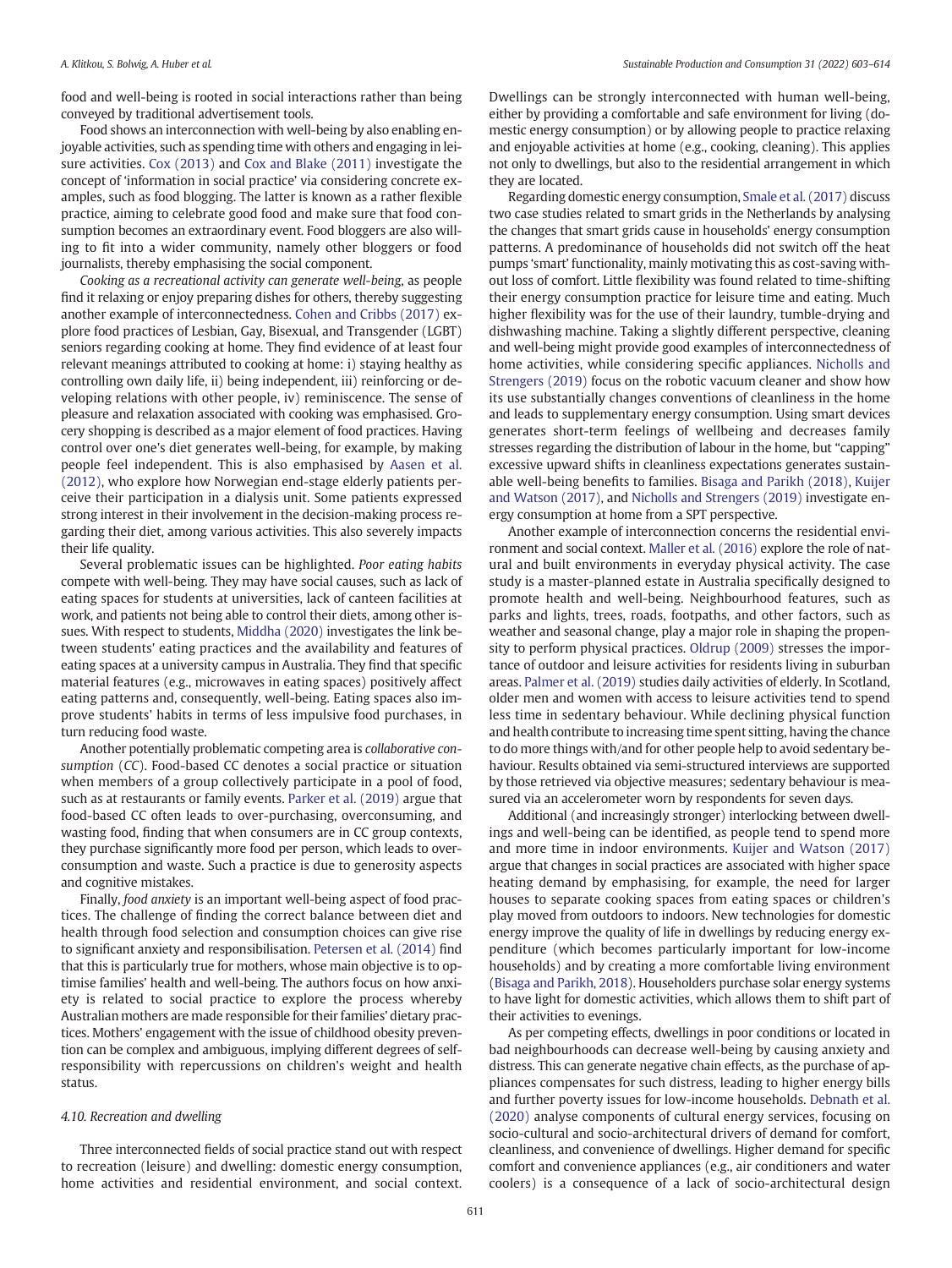<span id="page-10-0"></span>elements like open spaces, privacy, and walkability. Such demand for energy services might be interpreted as a response to social distress to compensate for low quality living environments.

#### 5. Discussion

Our analysis of the growing literature on interconnected fields of practice confirms the increasing empirical richness and conceptual depth of this field of research. Moreover, the literature demonstrates the potential of social practice studies to open up new perspectives on green transformations and help design effective policy strategies. Of particular importance is how such practices are connected in different ways and how these interconnections hinder or enable pathways of transformative change. The reviewed practice fields revealed a variety of examples of connections between practices that provide unexpected opportunities for more sustainable socio-material configurations. At the same time, this perspective helps to understand why certain unsustainable practices are so resistant to change.

The need to change social practices is a crucial dimension in the transition of production and consumption systems towards greater sustainability. Change of social practices can happen in three different ways ([Watson, 2012](#page-12-0); [Spurling and McMeekin, 2015](#page-12-0); [Shove et al., 2012\)](#page-12-0). First, the elements constituting them can change. Second, the population of carriers of practices can change. Third—and this was the focus of this paper—the relation among practices can change, as practices are contingent on each other, for example, mobility practices can change in relation to working and shopping practices and vice versa. Many other authors in the field stress that a change in practices mainly occurs at particular junctions in life (birth of a child, change of job, moving, illness, etc.). Our literature review has given ample evidence that such a perspective on 'change in social practices' has been taken up in most of the analysed practice fields and is adopted especially in relation to the need for transformative change, such as the transition towards climate-neutrality (e.g., [Cohen and Cribbs, 2017](#page-11-0)). Social practice research, and particularly research on the interconnection of practices, thus increasingly lives up to the challenge of developing a better understanding of sustainability transitions from an everyday-life perspective.

Our analysis also shows that understanding how practices are spatially and temporarily organised helps in understanding the strength of connections between them. The spatial setting can be the design of the home, the layout of cities, or transport connections in rural areas. Interestingly, most of the social practice literature focuses on the home and the social practices anchoring here. The co-location of practices allows avoiding time pressure and contributes to more blurred boundaries between social practices, such as the home as the place of eating, working, and recreation. Especially the reviewed time-use studies highlight that multiple temporalities of different practice fields co-evolve and intersect with the material elements of social practices. Understanding the co-location and co-evolution of social practices allows a better way to understand their interlinkages, how difficult it is to change the practices, and reveals ways to change them towards more sustainability.

We also found that mobility is an important nexus of practices that connects practices such as working, leisure, dwelling, and food. This is extremely relevant when it comes to sustainability transformations. Household work, taking care of family and friends, work, and leisure time are often connected to activities in different places. Uncovering this kind of nexus enhances our understanding of why car driving still "wins" over bike riding, for example.

Moreover, our review sheds light on social-practice research's sensitivity and fast response time to potentially disruptive events. A growing number of articles has already taken up the Covid-19 pandemic, which has undoubtedly already contributed to many changes in social practices that remain to be understood and may lead to long-term transformative change. To name just a few: Firstly, the changes induced through the extensive deployment of digital technologies in workplaces and their impact on other social practice fields, such as mobility, recreation, and dwelling, should be studied to identify sustainability potentials, both in environmental and social justice terms. Secondly, online grocery shopping and food delivery services have become very popular during the pandemic and may remain at this level. Therefore, further research on the food-mobility bundle could therefore concentrate on new practices in this area, particularly in cities, where food delivery services may compete for space, which is already a scarce resource. These practices could also be investigated in connection to increased teleworking. Thirdly, the pandemic may have altered the relationship between leisure and dwelling as it has forced people to spend more leisure time at home and in the local area.

Finally, the literature on the interconnections of social-practice fields is biased towards specific fields and aspects. Most of the reviewed studies focus on three social practice fields and their connections to other practices: food, mobility, and dwelling. Recreation practices tend to be neglected and have received only some coverage through the interaction with mobility and food practices, while links with dwelling and working are rarely addressed. Most studies on dwelling and recreation do not consider the effect of dwellings' structural characteristics on well-being, but instead focus on energy-related aspects. Life cycle perspectives tend to be taken into account just in the context of foodrelated practices. The most important deficit is that the reviewed SPT literature does not systematically address interconnections with working practices. Such research would open up a great range of new opportunities for systematic studies of working practices and their connections and conflicts with other practices.

#### 6. Conclusion

More sustainability cannot be achieved by either simple technological fixes or changes in individual behaviour. Governing change towards greater sustainability requires changing the focus of intervention from incentives for changing of individual behaviour to creating conditions conducive to the change of socially shared practices. As practices are contingent on each other, one practice can change as a result of a change in another, and vice versa; co-location and co-evolution of practices invite such changes. Understanding former and ongoing changes in social practices and their intersections is necessary to consider interventions towards more sustainability. Existing policy interventions often rely on behavioural theories, such as rational choice theory, behavioural economics, and theories of nudging, and only to a very limited degree on an understanding of social practices. This lowers the impact of policies for sustainable development. An important outcome of this paper is that interventions should address complexes, bundles, and nexuses of practices, as they often co-evolve and co-locate and because changes need to be aligned between different practices. A further contribution of this study is to collect evidence for the relevance of bundles of social practices of everyday life for sustainability transition studies–a perspective which is otherwise neglected in transition studies with their focus on organisational actors and institutional dimensions of socio-technical change.

Another important conclusion is that social-practice research may benefit from combinations of qualitative methods with surveys and other quantitative methods to gain a richer understanding of interconnected social practices. Most of the reviewed empirical papers apply only qualitative methods, ranging from document analysis and discourse analysis to different types of interviews, focus groups, participatory observations, photo diaries, walking video tours, case studies, and strong stakeholder involvement. Only a few articles use quantitative methods, such as time-use surveys or social network analysis, which would help increase the scope and generalisability of results. Broadening the methods toolbox of social practice studies thus may further contribute to their policy relevance.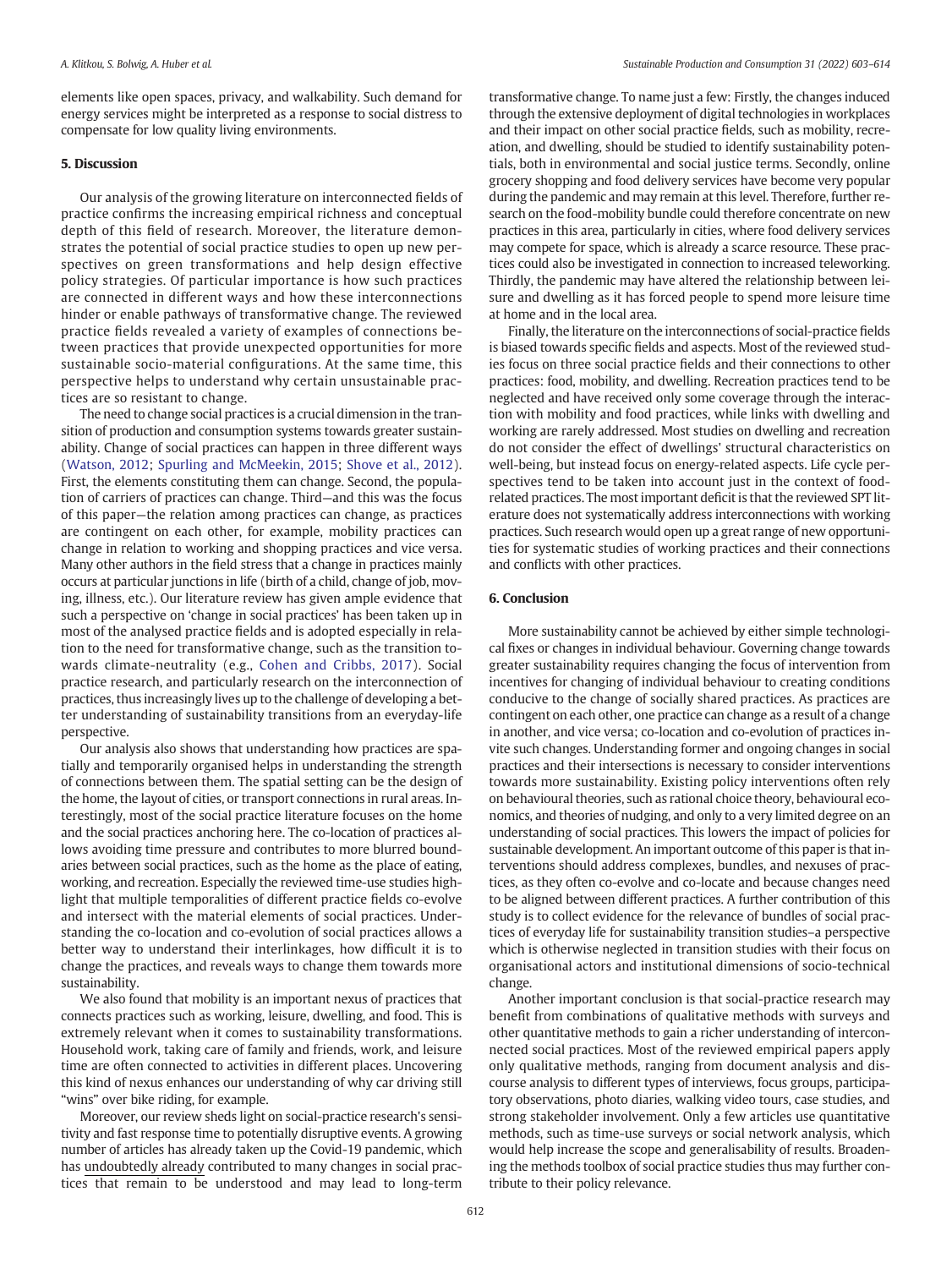<span id="page-11-0"></span>The review also revealed some other shortcomings in current research. Different fields of social practices receive very different levels of attention. Particularly from our perspective on the interconnectedness of practices and the need for such an analysis for a better conceptualisation of larger-scale changes of practices, such neglected areas potentially limit the contribution this research can make to analysing the dynamics of sustainability transitions. This may be particularly true for the lack of studies of the connection of work-related social practices with other everyday life practices – a connection that is highly relevant for various types of transition to a more sustainable everyday life. When identifying 'grey areas', our analysis thus also defines fields for future research on (un)sustainable social practices in the complex manner. Comparative studies on the connection of social practices of mobility, dwelling, food and recreation with different working practices, differentiated by types of industries and working environments, may analyse diverse connections between fields of practice and how these connections contribute to transformative change.

#### Declaration of competing interest

The authors declare that they have no known competing financial interests or personal relationships that could have appeared to influence the work reported in this paper.

#### Acknowledgements

This paper is partly funded by NIFU Nordic Institute for Studies in Innovation, Research and Education.

#### References

- Aasen, E.M., Kvangarsnes, M., Heggen, K., 2012. [Perceptions of patient participation](http://refhub.elsevier.com/S2352-5509(22)00079-3/rf202203242142530552) [amongst elderly patients with end-stage renal disease in a dialysis unit. Scand.](http://refhub.elsevier.com/S2352-5509(22)00079-3/rf202203242142530552) [J. Caring Sci. 26 \(1\), 61](http://refhub.elsevier.com/S2352-5509(22)00079-3/rf202203242142530552)–69.
- Adey, P., Bissell, D., McCormack, D., Merriman, P., 2012. Profi[ling the passenger: mobil](http://refhub.elsevier.com/S2352-5509(22)00079-3/rf202203242329573167)[ities, identities, embodiments. Cult. Geogr. 19 \(2\), 169](http://refhub.elsevier.com/S2352-5509(22)00079-3/rf202203242329573167)–193.
- Alexandri, G., Janoschka, M., 2020. 'Post-pandemic'[transnational gentri](http://refhub.elsevier.com/S2352-5509(22)00079-3/rf202203242141262576)fications. Urban [Stud. 57 \(15\), 3202](http://refhub.elsevier.com/S2352-5509(22)00079-3/rf202203242141262576)–3214.
- Alonso, A.D., Kok, S., O'Brien, S., 2018. [Sustainable culinary tourism and Cevicherias: a](http://refhub.elsevier.com/S2352-5509(22)00079-3/rf202203242141341473) [stakeholder and social practice approach. J. Sustain. Tour. 26 \(5\), 812](http://refhub.elsevier.com/S2352-5509(22)00079-3/rf202203242141341473)–831.
- Baranowski, M., Mroczkowska, D., 2021. [Algorithmic automation of leisure from a sus](http://refhub.elsevier.com/S2352-5509(22)00079-3/rf202203242330431683)[tainable development perspective. In: Lubowiecki-Vikuk, A., de Sousa, B.M.B.,](http://refhub.elsevier.com/S2352-5509(22)00079-3/rf202203242330431683) [Dercan, B., Leal Filho, W. \(Eds.\), andbook of Sustainable Development and Leisure](http://refhub.elsevier.com/S2352-5509(22)00079-3/rf202203242330431683) [Services. Springer, Cham, pp. 21](http://refhub.elsevier.com/S2352-5509(22)00079-3/rf202203242330431683)–38.
- Barr, S., 2015. [Beyond behavior change: social practice theory and the search for sustain](http://refhub.elsevier.com/S2352-5509(22)00079-3/rf202203242142001216)[able mobility. Putting Sustainability Into Practice. Edward Elgar Publishing](http://refhub.elsevier.com/S2352-5509(22)00079-3/rf202203242142001216).
- Barr, S., Prillwitz, J., 2014. [A smarter choice? Exploring the behaviour change agenda for](http://refhub.elsevier.com/S2352-5509(22)00079-3/rf202203242329554682) [environmentally sustainable mobility. Environ. Plann. C Gov. Policy 32 \(1\), 1](http://refhub.elsevier.com/S2352-5509(22)00079-3/rf202203242329554682)–19.
- Bartiaux, F., Salmón, L.R., 2014. [Family dynamics and social practice theories. Nat. Cult. 9](http://refhub.elsevier.com/S2352-5509(22)00079-3/rf202203242142115343) [\(2\), 204](http://refhub.elsevier.com/S2352-5509(22)00079-3/rf202203242142115343)–224.
- Berg, J., Henriksson, M., 2020. [In search of the 'good life': understanding online grocery](http://refhub.elsevier.com/S2352-5509(22)00079-3/rf202203242329389404) [shopping and everyday mobility as social practices. J. Transp. Geogr. 83.](http://refhub.elsevier.com/S2352-5509(22)00079-3/rf202203242329389404)
- Bisaga, I., Parikh, P., 2018. [To climb or not to climb? Investigating energy use behaviour](http://refhub.elsevier.com/S2352-5509(22)00079-3/rf202203242329377961) [among solar home system adopters through energy ladder and social practice lens.](http://refhub.elsevier.com/S2352-5509(22)00079-3/rf202203242329377961) [Energy Res. Soc. Sci. 44, 293](http://refhub.elsevier.com/S2352-5509(22)00079-3/rf202203242329377961)–303.
- Bojorquez, I., Rosales, C., Angulo, A., de Zapien, J., Denman, C., Madanat, H., 2018. [Interna](http://refhub.elsevier.com/S2352-5509(22)00079-3/rf202203242329365534)[tional migration and dietary change in Mexican women from a social practice frame](http://refhub.elsevier.com/S2352-5509(22)00079-3/rf202203242329365534)[work. Appetite 125, 72](http://refhub.elsevier.com/S2352-5509(22)00079-3/rf202203242329365534)–80.
- Boyer, R., 2018. [Recreational bicycling as a "gateway" to utility bicycling: the case of Char](http://refhub.elsevier.com/S2352-5509(22)00079-3/rf202203242142426976)[lotte. NC. Int. J. Sustain. Transp. 12 \(6\), 407](http://refhub.elsevier.com/S2352-5509(22)00079-3/rf202203242142426976)–415.
- Breadsell, J.K., Morrison, G.M., 2020. [Changes to household practices pre- and post](http://refhub.elsevier.com/S2352-5509(22)00079-3/rf202203242329298964)[occupancy in an australian low-carbon development. Sustain. Prod. Consump. 22,](http://refhub.elsevier.com/S2352-5509(22)00079-3/rf202203242329298964) [147](http://refhub.elsevier.com/S2352-5509(22)00079-3/rf202203242329298964)–161.
- Brown, J.S., Duguid, P., 1991. [Organizational learning and communities-of-practice. To](http://refhub.elsevier.com/S2352-5509(22)00079-3/rf202203242329174346)ward a unifi[ed view of working, learning and innovation. Organ. Sci. 2 \(1\), 40](http://refhub.elsevier.com/S2352-5509(22)00079-3/rf202203242329174346)–57.
- Burgoine, T., Monsivais, P., 2013. [Characterising food environment exposure at home, at](http://refhub.elsevier.com/S2352-5509(22)00079-3/rf202203242329128566) [work, and along commuting journeys using data on adults in the UK. Int. J. Behav.](http://refhub.elsevier.com/S2352-5509(22)00079-3/rf202203242329128566) [Nutr. Phys. Act. 10 \(1\), 85.](http://refhub.elsevier.com/S2352-5509(22)00079-3/rf202203242329128566)
- Cairncross, F., 1997. [The Death of Distance: How the Communications Revolution Will](http://refhub.elsevier.com/S2352-5509(22)00079-3/rf202203242339455707) [Change Our Lives. Harvard Business School Press Boston, MA, Boston.](http://refhub.elsevier.com/S2352-5509(22)00079-3/rf202203242339455707)
- Carter, S., Green, J., Speed, E., 2018. [Digital technologies and the biomedicalisation of ev](http://refhub.elsevier.com/S2352-5509(22)00079-3/rf202203242329118056)[eryday activities: the case of walking and cycling. Sociol. Compass 12 \(4\), e12572.](http://refhub.elsevier.com/S2352-5509(22)00079-3/rf202203242329118056)
- Cass, N., Faulconbridge, J., 2017. [Satisfying everyday mobility. Mobilities 12 \(1\), 97](http://refhub.elsevier.com/S2352-5509(22)00079-3/rf202203242329110391)–115. Castelo, A.F.M., Schäfer, M., Silva, M.E., 2021. [Food practices as part of daily routines: a](http://refhub.elsevier.com/S2352-5509(22)00079-3/rf202203242329100859) [conceptual framework for analysing networks of practices. Appetite 157, 104978](http://refhub.elsevier.com/S2352-5509(22)00079-3/rf202203242329100859).
- Cheng, S.L., Olsen, W., Southerton, D., Warde, A., 2007. [The changing practice of eating:](http://refhub.elsevier.com/S2352-5509(22)00079-3/rf202203242329086010) [evidence from UK time diaries, 1975 and 2000. Br. J. Sociol. 58 \(1\), 39](http://refhub.elsevier.com/S2352-5509(22)00079-3/rf202203242329086010)–61.
- Cohen, N., Cribbs, K., 2017. [The everyday food practices of community-dwelling lesbian,](http://refhub.elsevier.com/S2352-5509(22)00079-3/rf202203242329076948) [gay, bisexual, and transgender \(LGBT\) older adults. J. Aging Stud. 41, 75](http://refhub.elsevier.com/S2352-5509(22)00079-3/rf202203242329076948)–83.
- Cook, S., Yanow, D., 1993. [Culture and organizational learning. J. Manag. Inq. 2 \(4\),](http://refhub.elsevier.com/S2352-5509(22)00079-3/rf202203242339478717) [373](http://refhub.elsevier.com/S2352-5509(22)00079-3/rf202203242339478717)–390.
- Costa-Souza, J., Vieira-da-Silva, L.M., Pinell, P., 2018. [A socio-historical approach to policy](http://refhub.elsevier.com/S2352-5509(22)00079-3/rf5010) [analysis: the case of the Brazilian Workers' Food Policy. Cadernos De Saude Publica 34](http://refhub.elsevier.com/S2352-5509(22)00079-3/rf5010)  $(1)$
- Cox, A.M., 2013. [Information in social practice: a practice approach to understanding in](http://refhub.elsevier.com/S2352-5509(22)00079-3/rf202203242329066457)[formation activities in personal photography. J. Inf. Sci. 39 \(1\), 61](http://refhub.elsevier.com/S2352-5509(22)00079-3/rf202203242329066457)–72.
- Cox, A.M., Blake, M.K., 2011. [Information and food blogging as serious leisure. ASLIB Proc.](http://refhub.elsevier.com/S2352-5509(22)00079-3/rf202203242329057373) [63 \(2/3\), 204](http://refhub.elsevier.com/S2352-5509(22)00079-3/rf202203242329057373)–220.
- Cresswell, T., 2010. [Towards a politics of mobility. Environ. Plann. D Soc. Space 28 \(1\),](http://refhub.elsevier.com/S2352-5509(22)00079-3/rf202203242329048361) 17–[31.](http://refhub.elsevier.com/S2352-5509(22)00079-3/rf202203242329048361)
- Creutzig, F., Niamir, L., Bai, X., et al., 2022. [Demand-side solutions to climate change mit](http://refhub.elsevier.com/S2352-5509(22)00079-3/rf202203242328412403)[igation consistent with high levels of well-being. Nat. Clim. Chang. 12, 36](http://refhub.elsevier.com/S2352-5509(22)00079-3/rf202203242328412403)–46.
- Daly, J., 2020. [A social practice perspective on meat reduction in australian households:](http://refhub.elsevier.com/S2352-5509(22)00079-3/rf202203242328403873) [rethinking intervention strategies. Geogr. Res. 58 \(3\), 240](http://refhub.elsevier.com/S2352-5509(22)00079-3/rf202203242328403873)–251.
- Davies, A., Cretella, A., Edwards, F., Marovelli, B., 2020. The social practices of hosting P2P social dining events: insights for sustainable tourism. J. Sustain. Tour. [https://doi.org/](https://doi.org/10.1080/09669582.2020.1838526) [10.1080/09669582.2020.1838526](https://doi.org/10.1080/09669582.2020.1838526).
- Debnath, R., Simoes, G.M.F., Bardhan, R., Leder, S.M., Lamberts, R., Sunikka-Blank, M., 2020. [Energy justice in slum rehabilitation housing. Sustainability 12 \(7\)](http://refhub.elsevier.com/S2352-5509(22)00079-3/rf202203242328370944).
- Devine, C.M., Connors, M.M., Sobal, J., Bisogni, C.A., 2003. [Sandwiching it in: spillover of](http://refhub.elsevier.com/S2352-5509(22)00079-3/rf202203242330194324) [work onto food choices and family roles in low- and moderate-income urban house](http://refhub.elsevier.com/S2352-5509(22)00079-3/rf202203242330194324)[holds. Soc. Sci. Med. 56 \(3\), 617](http://refhub.elsevier.com/S2352-5509(22)00079-3/rf202203242330194324)–630.
- Dickinson, J.E., Robbins, D., Lumsdon, L., 2010. [Holiday travel discourses and climate](http://refhub.elsevier.com/S2352-5509(22)00079-3/rf202203242328356008) [change. J. Transp. Geogr. 18 \(3\), 482](http://refhub.elsevier.com/S2352-5509(22)00079-3/rf202203242328356008)–489.
- Doling, J., Arundel, R., 2020. [The home as workplace: a challenge for housing research,](http://refhub.elsevier.com/S2352-5509(22)00079-3/rf202203242343152768) [pp. 1](http://refhub.elsevier.com/S2352-5509(22)00079-3/rf202203242343152768)–20.
- Drouilles, J., Lufkin, S., Rey, E., 2017. [Energy transition potential in peri-urban dwellings:](http://refhub.elsevier.com/S2352-5509(22)00079-3/rf202203242328346711) [assessment of theoretical scenarios in the Swiss context. Energy Build. 148, 379](http://refhub.elsevier.com/S2352-5509(22)00079-3/rf202203242328346711)–390.
- Evans, D., McMeekin, A., Southerton, D., 2012. [Sustainable consumption, behaviour](http://refhub.elsevier.com/S2352-5509(22)00079-3/rf202203242343430335) [change policies and theories of practice. In: Warde, A., Southerton, D. \(Eds.\), The](http://refhub.elsevier.com/S2352-5509(22)00079-3/rf202203242343430335) [Habits of Consumption. Helsinki Collegium for Advanced Studies, Helsinki,](http://refhub.elsevier.com/S2352-5509(22)00079-3/rf202203242343430335) [pp. 113](http://refhub.elsevier.com/S2352-5509(22)00079-3/rf202203242343430335)–129.
- Fifita, I.M.E., Seo, Y., Ko, E.J., Conroy, D., Hong, D.Y., 2020. [Fashioning organics: wellbeing,](http://refhub.elsevier.com/S2352-5509(22)00079-3/rf202203242344106707) [sustainability, and status consumption practices. J. Bus. Res. 117, 664](http://refhub.elsevier.com/S2352-5509(22)00079-3/rf202203242344106707)–671.
- Foden, M., Browne, A.L., Evans, D.M., Sharp, L., Watson, M., 2019. [The water-energy-food](http://refhub.elsevier.com/S2352-5509(22)00079-3/rf202203242328238894) [nexus at home: new opportunities for policy interventions in household sustainabil](http://refhub.elsevier.com/S2352-5509(22)00079-3/rf202203242328238894)[ity. Geogr. J. 185 \(4\), 406](http://refhub.elsevier.com/S2352-5509(22)00079-3/rf202203242328238894)–418.
- Gandini, A., 2021. Digital labour: an empty signifi[er? Media Cult. Soc. 43 \(2\), 369](http://refhub.elsevier.com/S2352-5509(22)00079-3/rf202203242328223012)–380. Geels, F.W., 2002. [Technological transitions as evolutionary recon](http://refhub.elsevier.com/S2352-5509(22)00079-3/rf202203242328138404)figuration processes: a
- [multi-level perspective and a case-study. Res. Policy 31 \(8](http://refhub.elsevier.com/S2352-5509(22)00079-3/rf202203242328138404)–9), 1257–1274.
- Geels, F.W., 2012. [A socio-technical analysis of low-carbon transitions. J. Transp. Geogr.](http://refhub.elsevier.com/S2352-5509(22)00079-3/rf202203242328128239) [24, 471](http://refhub.elsevier.com/S2352-5509(22)00079-3/rf202203242328128239)–482.
- Geels, F.W., McMeekin, A., Mylan, J., Southerton, D., 2015. [A critical appraisal of sustain](http://refhub.elsevier.com/S2352-5509(22)00079-3/rf202203242344126392)[able consumption and production research. Glob. Environ. Chang. 34, 1](http://refhub.elsevier.com/S2352-5509(22)00079-3/rf202203242344126392)–12.
- Gherardi, S., 2000. [Practice-based theorizing on learning and knowing in organizations:](http://refhub.elsevier.com/S2352-5509(22)00079-3/rf202203242328120252) [an introduction. Organization 7 \(2\), 211](http://refhub.elsevier.com/S2352-5509(22)00079-3/rf202203242328120252)–223.
- Godin, L., Sahakian, M., 2018. Cutting through confl[icting prescriptions: how guidelines](http://refhub.elsevier.com/S2352-5509(22)00079-3/rf202203242328106269) [inform "healthy and sustainable" diets in Switzerland. Appetite 130, 123](http://refhub.elsevier.com/S2352-5509(22)00079-3/rf202203242328106269)–133.
- Green, N., 2002. [On the move: technology, mobility, and the mediation of social time and](http://refhub.elsevier.com/S2352-5509(22)00079-3/rf202203242344193199) [space. Information Soc. 18 \(4\), 281](http://refhub.elsevier.com/S2352-5509(22)00079-3/rf202203242344193199)–292.
- Greene, M., Fahy, F., 2020. [Steering demand? Exploring the intersection of policy, practice](http://refhub.elsevier.com/S2352-5509(22)00079-3/rf202203242346516835) [and lives in energy systems change in Ireland. 61](http://refhub.elsevier.com/S2352-5509(22)00079-3/rf202203242346516835).
- Hall, S.M., Holdsworth, C., 2016. [Family practices, holiday and the everyday. Mobilities 11](http://refhub.elsevier.com/S2352-5509(22)00079-3/rf202203242328077771) [\(2\), 284](http://refhub.elsevier.com/S2352-5509(22)00079-3/rf202203242328077771)–302.
- Hansen, K.B., 2015. [Exploring compatibility between "subjective well-being" and "sus](http://refhub.elsevier.com/S2352-5509(22)00079-3/rf202203242328068035)[tainable living" in Scandinavia. Soc. Indic. Res. 122 \(1\), 175](http://refhub.elsevier.com/S2352-5509(22)00079-3/rf202203242328068035)–187.
- Hargreaves, T., 2011. [Practice-ing behaviour change: applying social practice theory to](http://refhub.elsevier.com/S2352-5509(22)00079-3/rf202203242328006478) [pro-environmental behaviour change. J. Consum. Cult. 11 \(1\), 79](http://refhub.elsevier.com/S2352-5509(22)00079-3/rf202203242328006478)–99.
- Hesselgren, M., Sjoman, M., Pernestal, A., 2020. [Understanding user practices in mobility](http://refhub.elsevier.com/S2352-5509(22)00079-3/rf202203242327592833) [service systems. Travel Behav. Soc. 21, 318](http://refhub.elsevier.com/S2352-5509(22)00079-3/rf202203242327592833)–327.
- Higginson, S., McKenna, E., Hargreaves, T., Chilvers, J., Thomson, M., 2015. [Diagramming](http://refhub.elsevier.com/S2352-5509(22)00079-3/rf202203242327580791) [social practice theory: an interdisciplinary experiment exploring practices as net](http://refhub.elsevier.com/S2352-5509(22)00079-3/rf202203242327580791)[works. Indoor Built Environ. 24 \(7\), 950](http://refhub.elsevier.com/S2352-5509(22)00079-3/rf202203242327580791)–969.
- Higham, J.E.S., Hopkins, D., Orchiston, C., 2019. [The work-sociology of academic](http://refhub.elsevier.com/S2352-5509(22)00079-3/rf202203242327516946) [aeromobility at remote institutions. Mobilities 14 \(5\), 612](http://refhub.elsevier.com/S2352-5509(22)00079-3/rf202203242327516946)–631.
- Hiltunen, M.J., Rehunen, A., 2014. [Second home mobility in Finland: patterns, practices](http://refhub.elsevier.com/S2352-5509(22)00079-3/rf202203242327507209) [and relations of leisure oriented mobile lifestyle. Fennia-Int. J. Geogr. 192 \(1\), 1](http://refhub.elsevier.com/S2352-5509(22)00079-3/rf202203242327507209)–22.
- Hiselius, L.W., Rosqvist, L.S., Adell, E., 2015. [Travel behaviour of online shoppers in](http://refhub.elsevier.com/S2352-5509(22)00079-3/rf202203242327391108) [Sweden. Transp. Telecommun. J. 16 \(1\), 21](http://refhub.elsevier.com/S2352-5509(22)00079-3/rf202203242327391108)–30.
- Holm, L., Lauridsen, D., Lund, T.B., Gronow, J., Niva, M., Makela, J., 2016. [Changes in the so](http://refhub.elsevier.com/S2352-5509(22)00079-3/rf202203242327205943)[cial context and conduct of eating in four Nordic countries between 1997 and 2012.](http://refhub.elsevier.com/S2352-5509(22)00079-3/rf202203242327205943) [Appetite 103, 358](http://refhub.elsevier.com/S2352-5509(22)00079-3/rf202203242327205943)–368.
- Hook, A., Court, V., Sovacool, B.K., Sorrell, S., 2020. [A systematic review of the energy and](http://refhub.elsevier.com/S2352-5509(22)00079-3/rf202203242327142088) [climate impacts of teleworking. Environ. Res. Lett. 15 \(9\), 093003.](http://refhub.elsevier.com/S2352-5509(22)00079-3/rf202203242327142088)
- Hui, A.S., 2012. [Things in motion, things in practices: how mobile practice networks facil](http://refhub.elsevier.com/S2352-5509(22)00079-3/rf202203242347164711)[itate the travel and use of leisure objects. J. Consum. Cult. 12 \(2\), 195](http://refhub.elsevier.com/S2352-5509(22)00079-3/rf202203242347164711)–215.
- Hui, A., 2013. [Moving with practices: the discontinuous, rhythmic and material mobilities](http://refhub.elsevier.com/S2352-5509(22)00079-3/rf202203242327131644) [of leisure. Soc. Cult. Geogr. 14 \(8\), 888](http://refhub.elsevier.com/S2352-5509(22)00079-3/rf202203242327131644)–908.
- Hui, A., Walker, G., 2018. [Concepts and methodologies for a new relational geography of](http://refhub.elsevier.com/S2352-5509(22)00079-3/rf202203242327124300) [energy demand: social practices, doing-places and settings. Energy Res. Soc. Sci. 36,](http://refhub.elsevier.com/S2352-5509(22)00079-3/rf202203242327124300) 21–[29.](http://refhub.elsevier.com/S2352-5509(22)00079-3/rf202203242327124300)
- Hui, A., Schatzki, T., Shove, E., 2017. [The Nexus of Practices. Routledge, London](http://refhub.elsevier.com/S2352-5509(22)00079-3/rf202203242347083512).